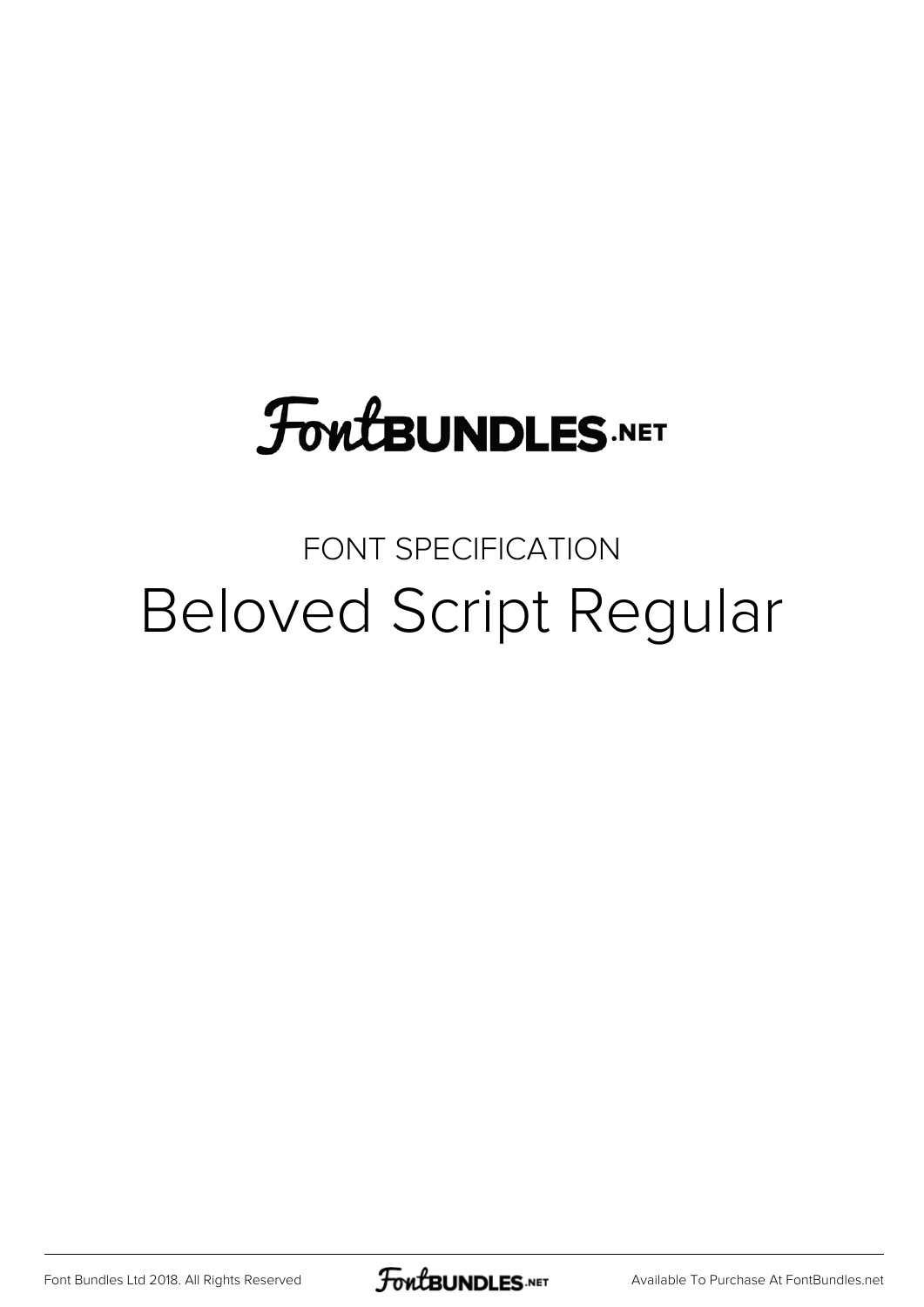#### Beloved Script - Regular

Uppercase Characters

DE) E FGHLIK MNOPQRSTUVWX  $y'$ 

Lowercase Characters

abcdefghijklmnopqrstuvwxyz

Numbers

0123456789

Punctuation and Symbols

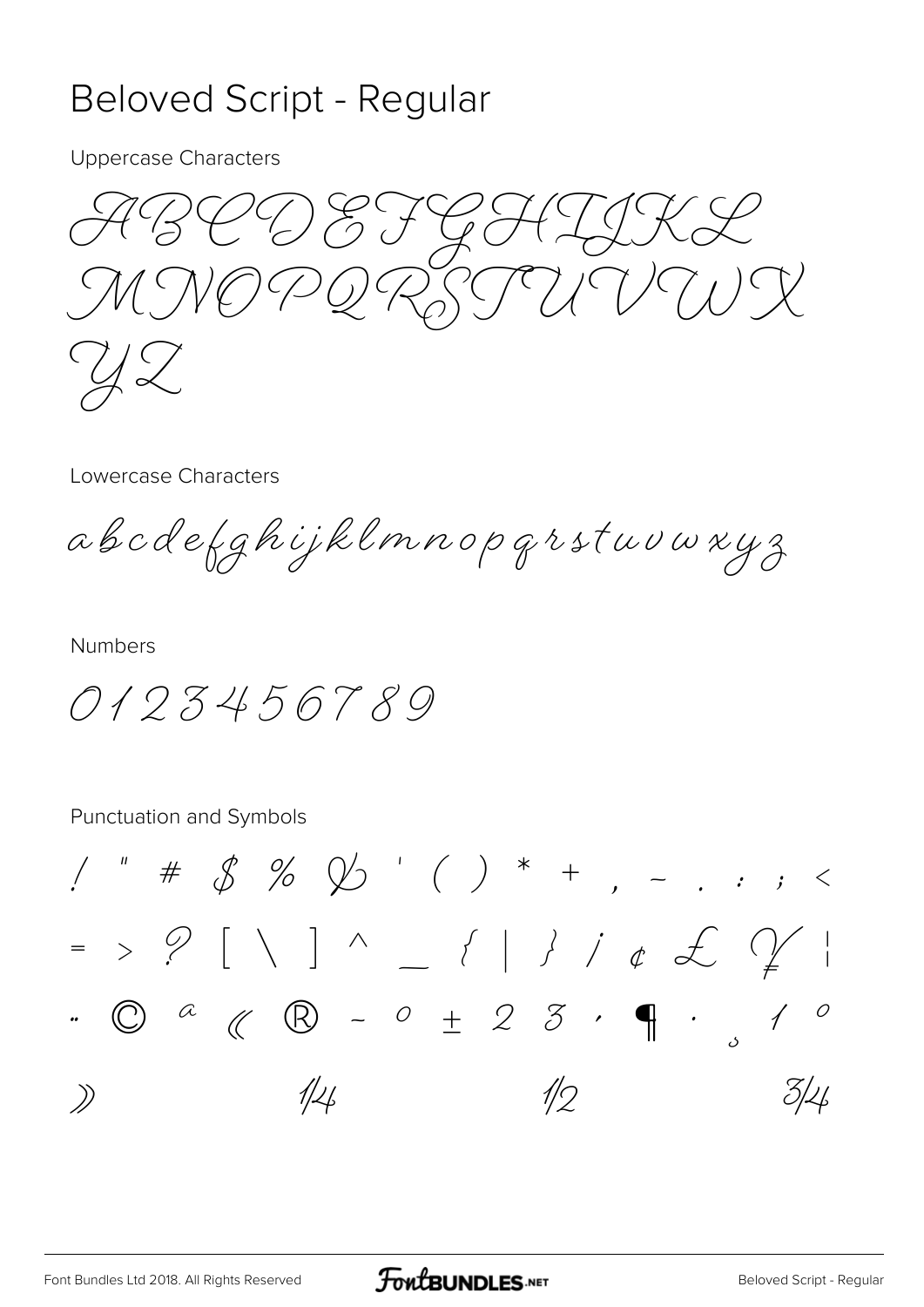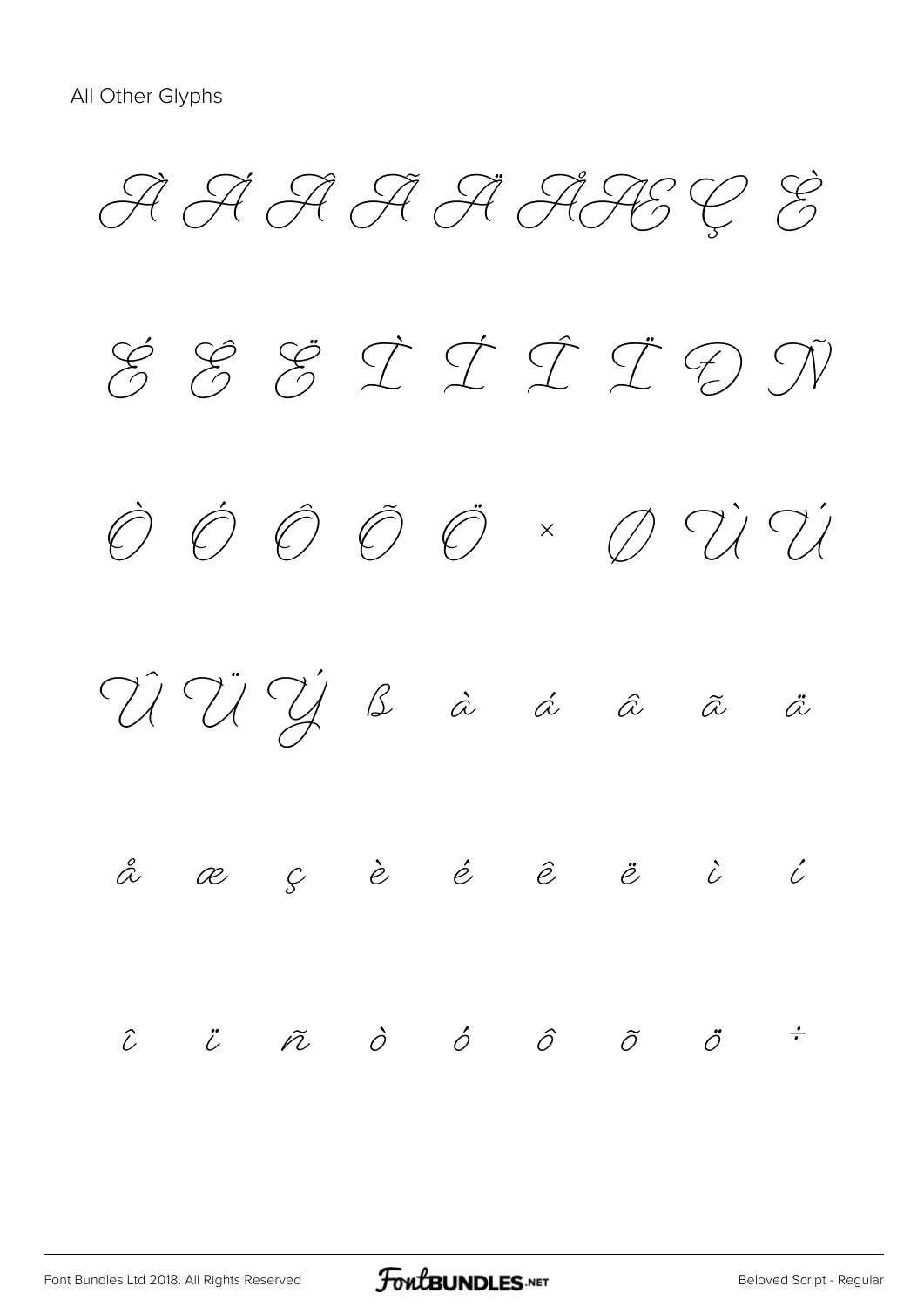ø ù ú û ü ý ÿ Ā ā  $\tilde{\mathcal{A}}$  ă  $\tilde{\mathcal{A}}$  a  $\varphi$  c  $\tilde{\varphi}$  č  $\tilde{\varphi}$ ď Ē ē Ĕ ĕ Ę ę Ī ī Ĭ ĭ ı Ĺ ĺ Ľ ľ Ł ł  $\mathcal N$  ń  $\mathcal N$  ñ  $\mathcal O$  ō  $\mathcal O$  ŏ  $\mathcal O$  $\acute{o}$   $\overrightarrow{C}$   $\alpha$   $\overrightarrow{R}$   $\acute{i}$   $\overrightarrow{R}$   $\overrightarrow{i}$   $\overrightarrow{S}$   $\overrightarrow{i}$ Š š Ţ ţ Ť ť Ū ū Ŭ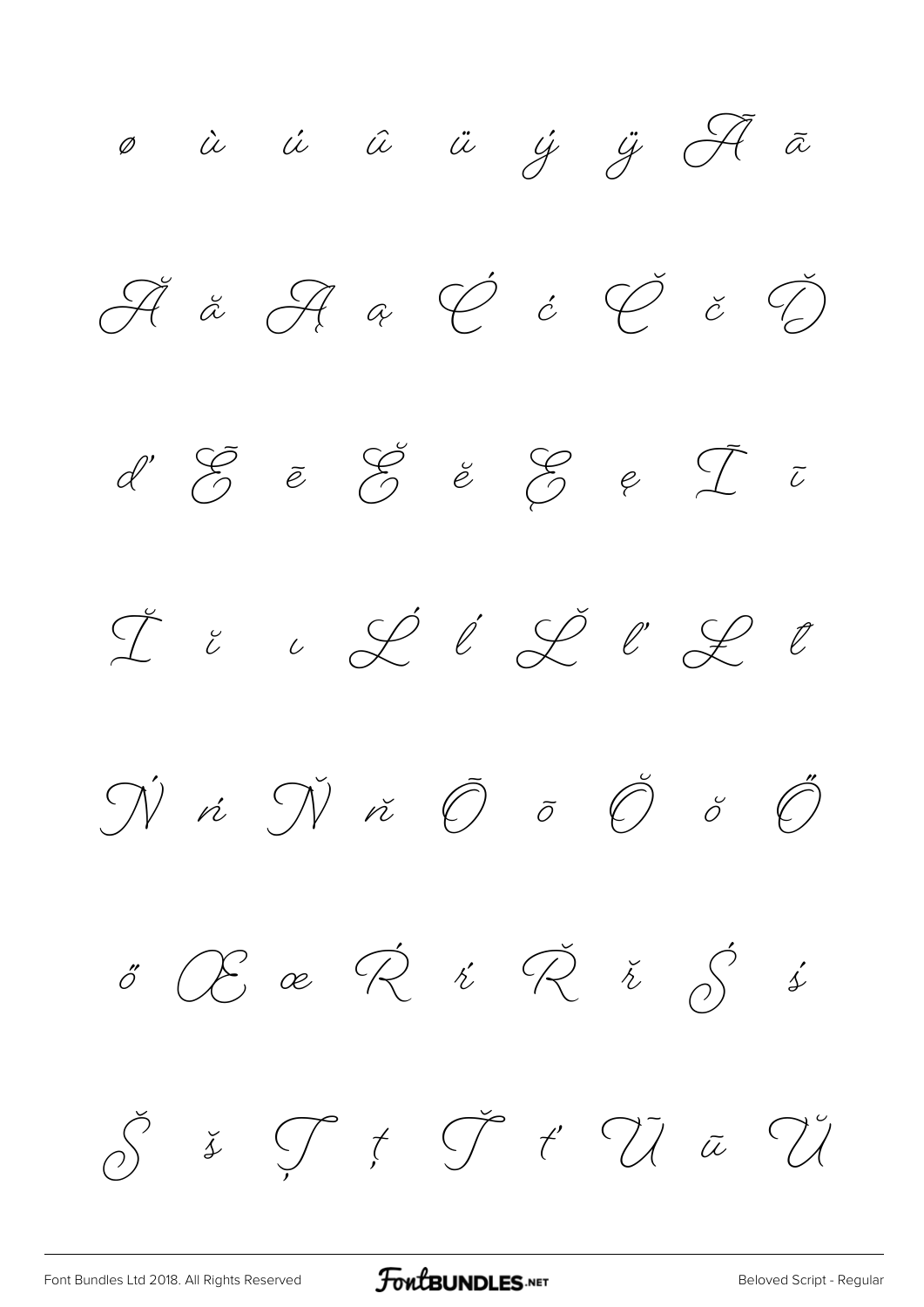ŭ Ů ů Ű ű Ÿ Ź ź Ż  $\ddot{\phi}$   $\ddot{\phi}$   $\ddot{\phi}$   $\ddot{\phi}$   $\ddot{\phi}$   $\ddot{\phi}$   $\ddot{\phi}$ ˙ ˚ ˛ ˜ ˝ – — ' ' ' " " " † ‡ • … ‰ ‹ › ⁄ € ™ − ∫ ≈ ≠ ≤ ≥ A Â Ä Â Ä Ä Ã A Å Ä A Ä Ä Ä Ä Ä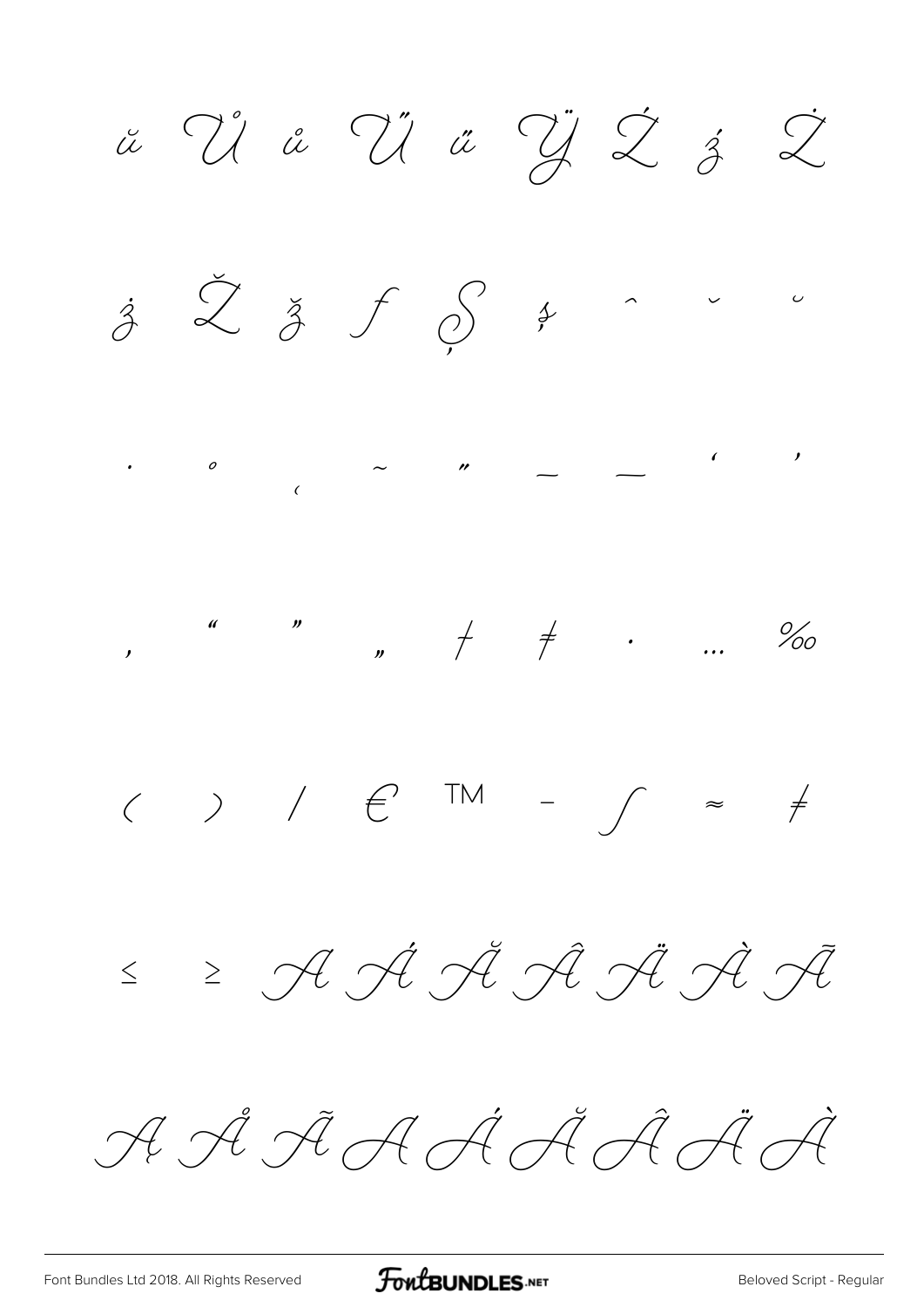AAAARAAAA

A A A A A A A A

 $\overrightarrow{\mathcal{A}}\overrightarrow{\mathcal{A}}\overrightarrow{\mathcal{A}}\overrightarrow{\mathcal{A}}\overrightarrow{\mathcal{A}}\overrightarrow{\mathcal{C}}\overrightarrow{\mathcal{C}}$ 

A A A A A A A A A A

A A A A A A A A AEA

HARASARASARA

AAAAAAAA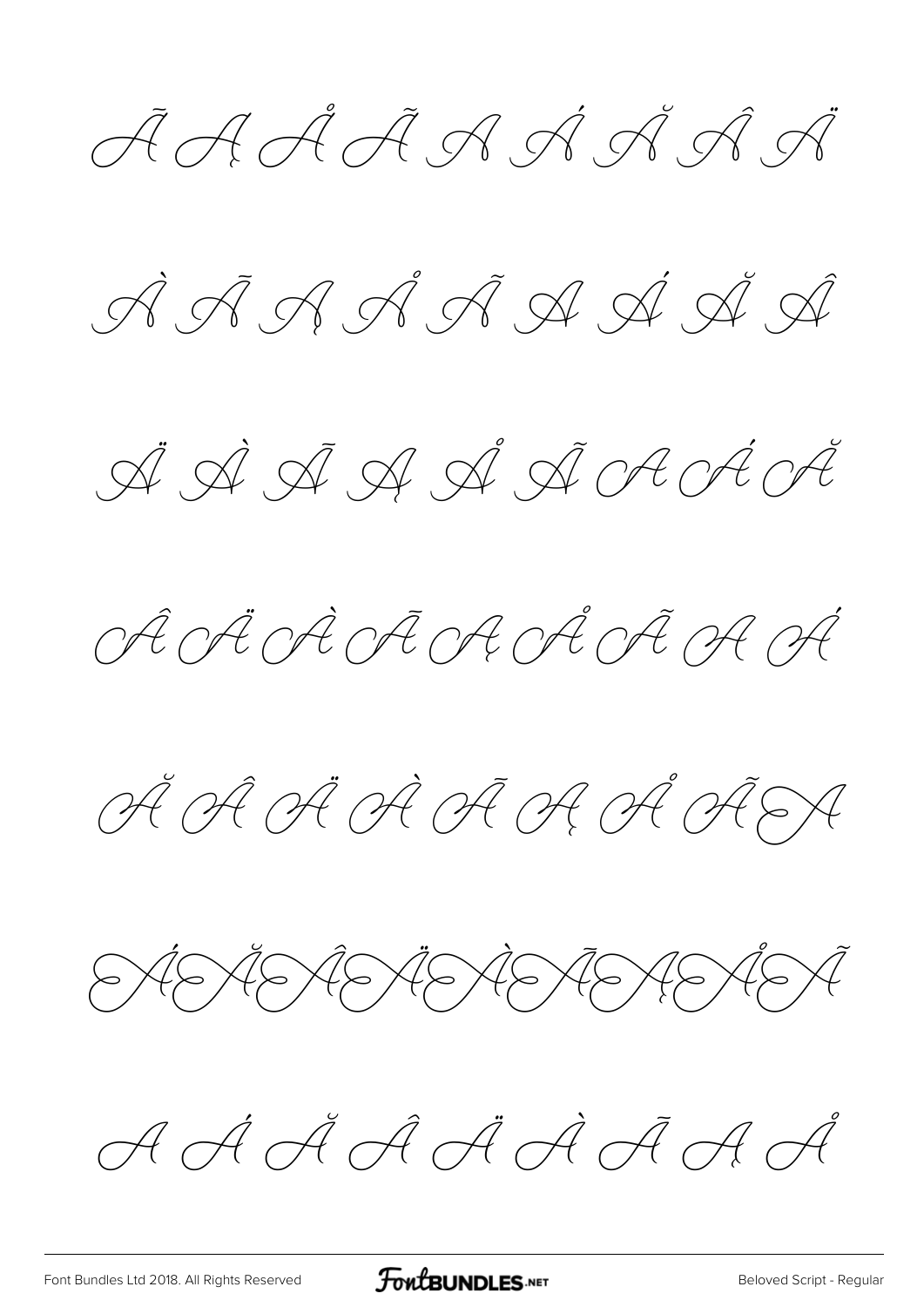A HOAOAOAOAOAOA

ACA A A A A A A







AAAAAAAAA

AAAAAAAAA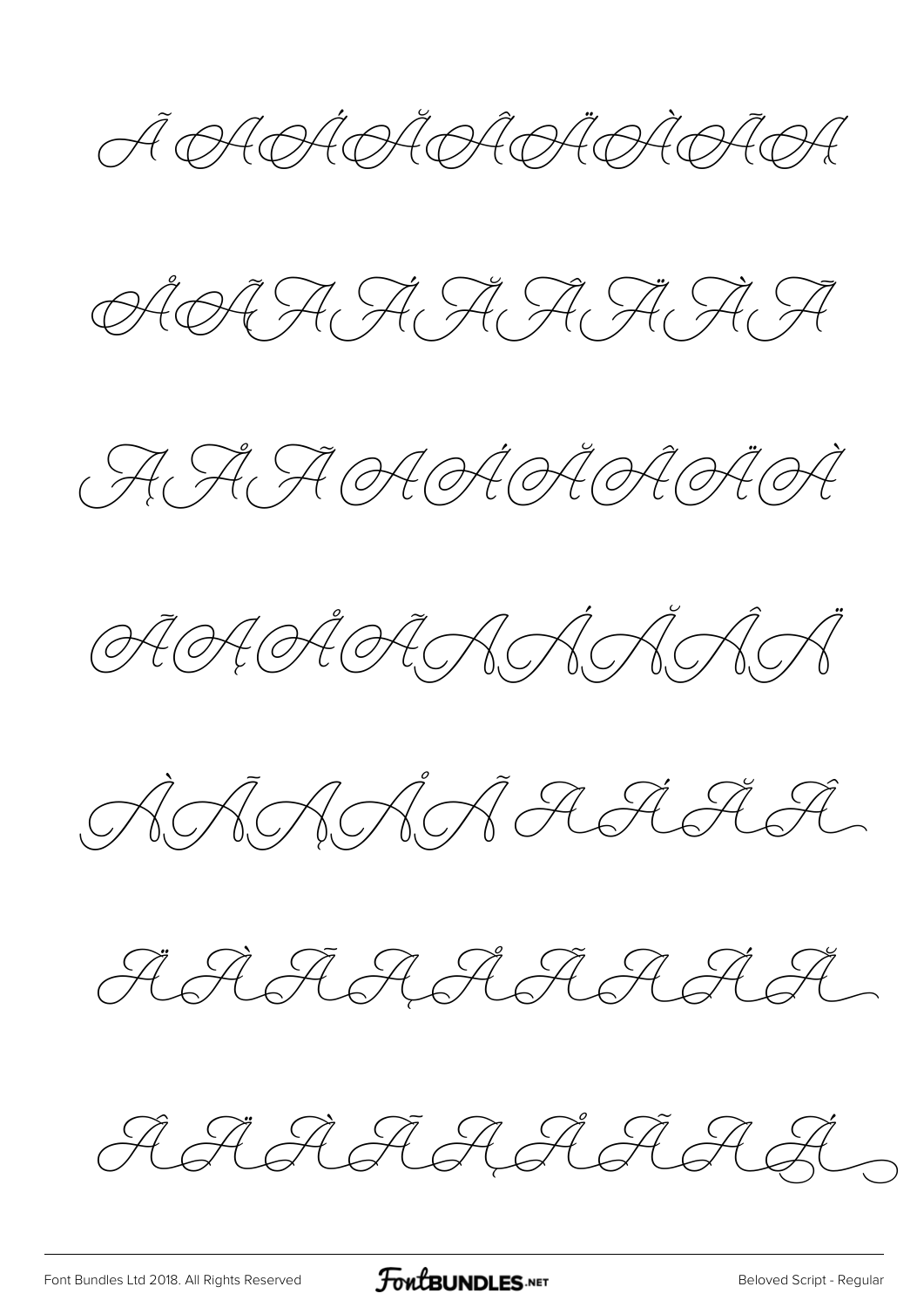ARRARRATES

N N N N N N N N N N

# a á a â a à a a a â à Q Q Q Q Q Q Q Q Q A A a a a a a a a aaaaaaaaa

aaaaaggaa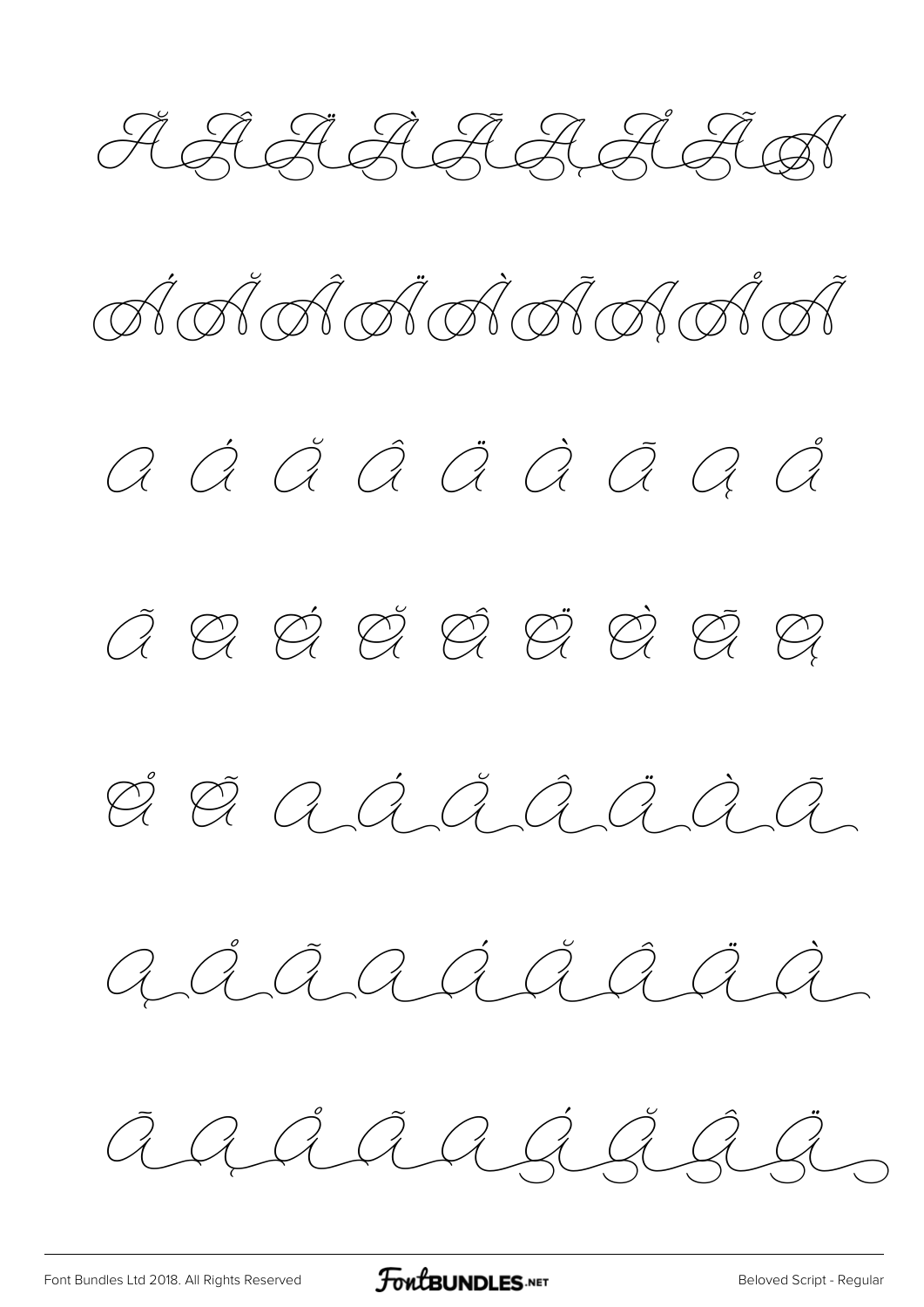a a a a gogododod







## $\mathcal{C} \not\mathcal{C} \not\mathcal{C} \not\mathcal{C} \not\mathcal{C} \not\mathcal{C} \not\mathcal{C} \not\mathcal{C} \not\mathcal{C}$



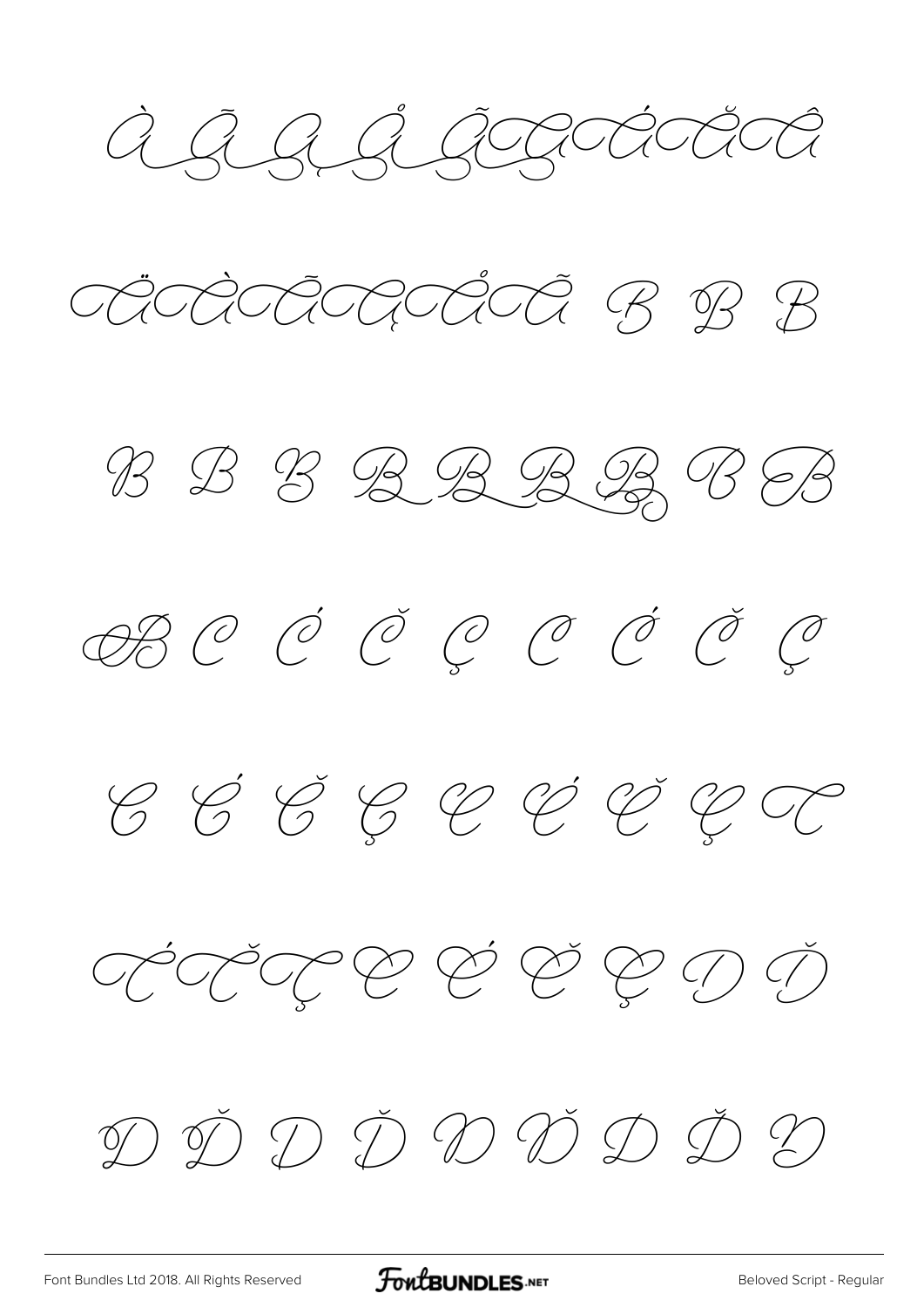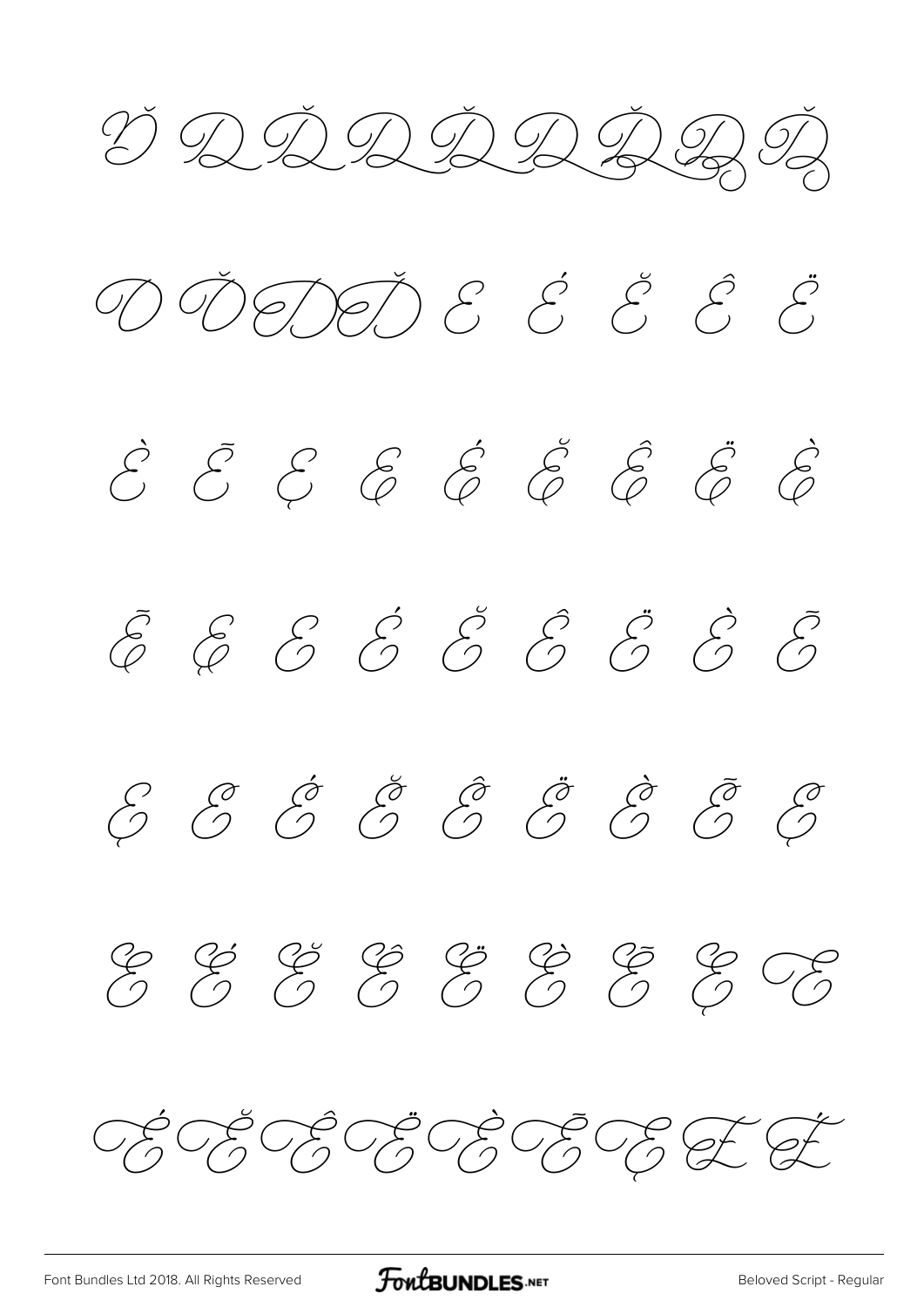



## III TII FIFI







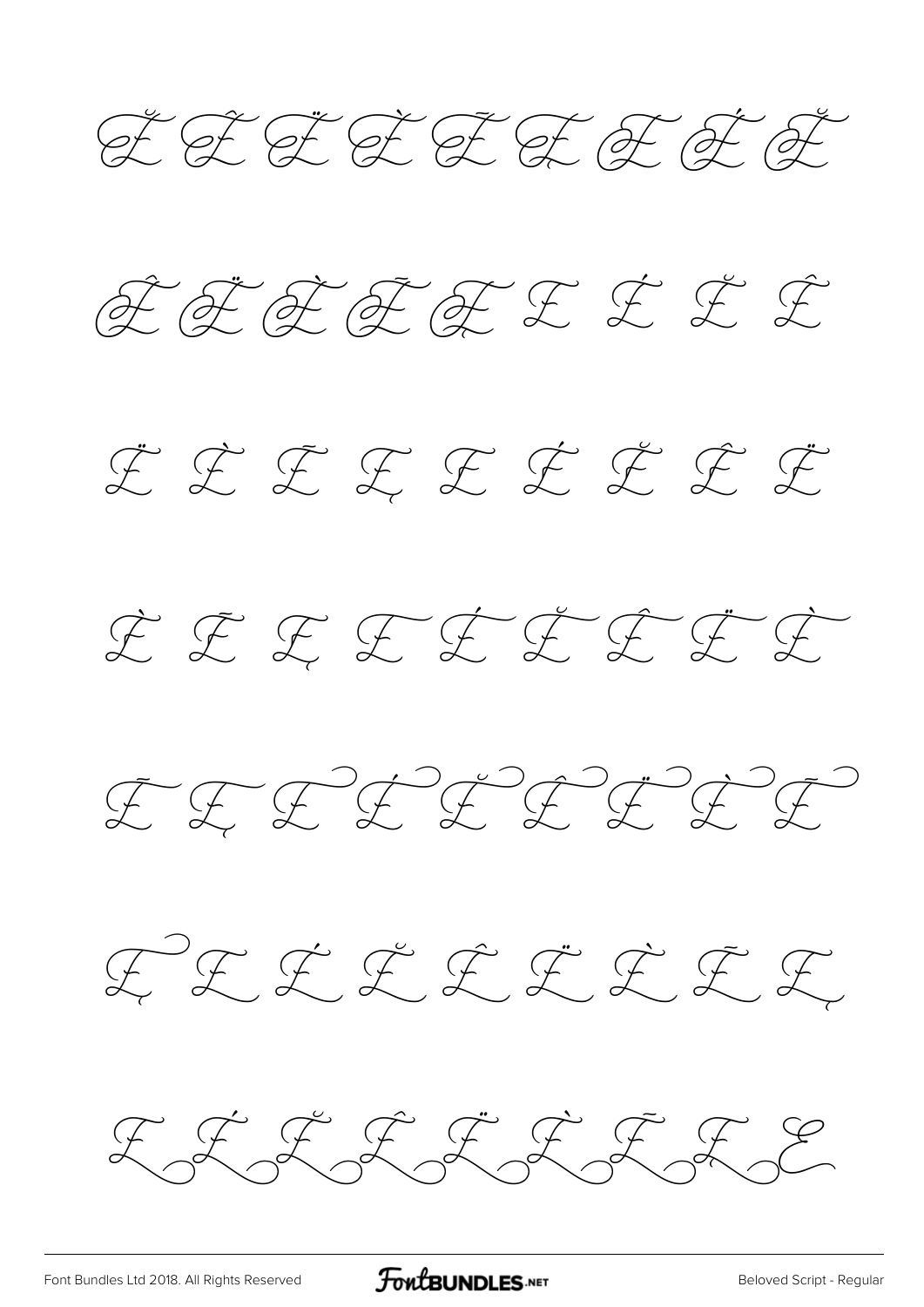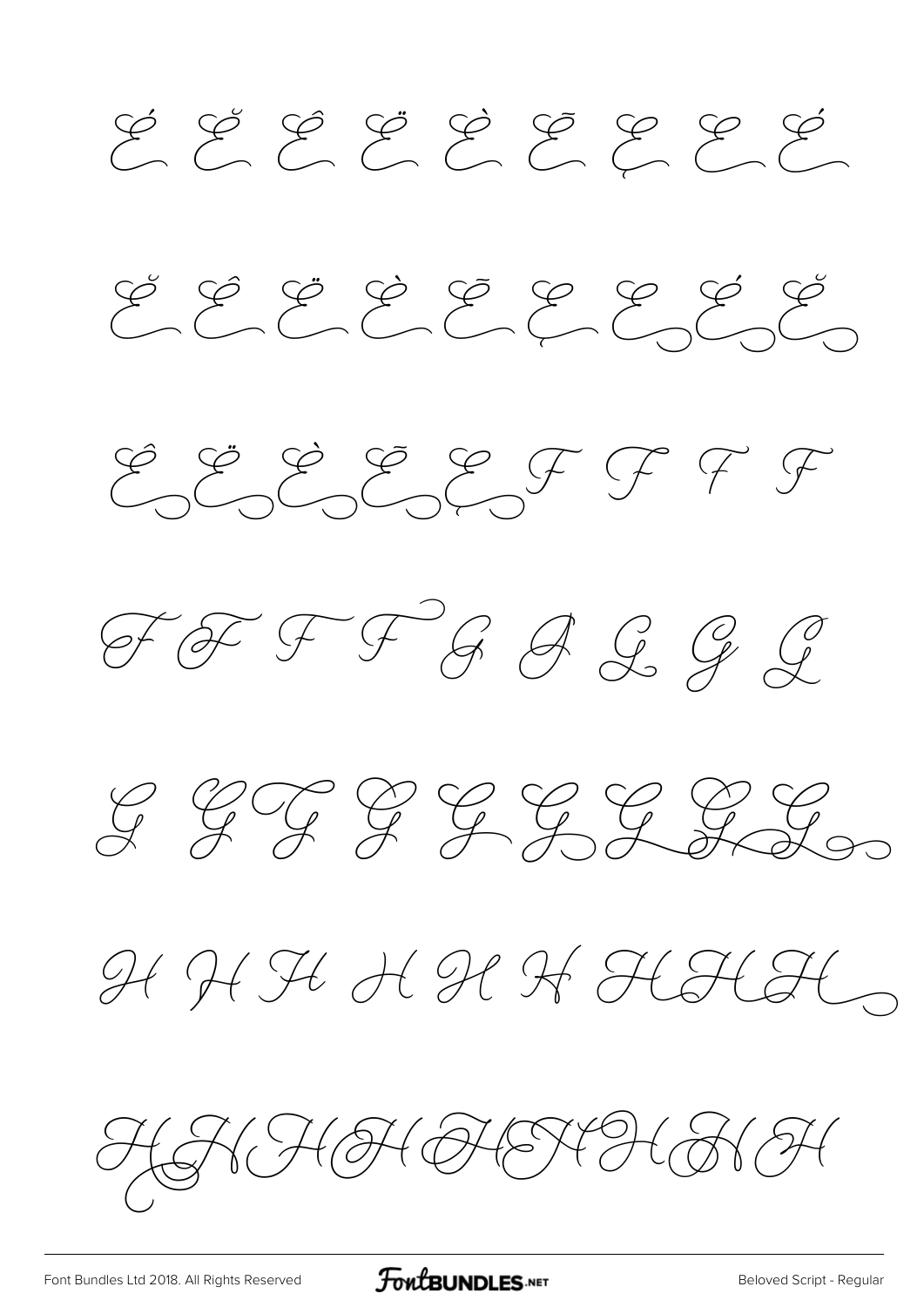

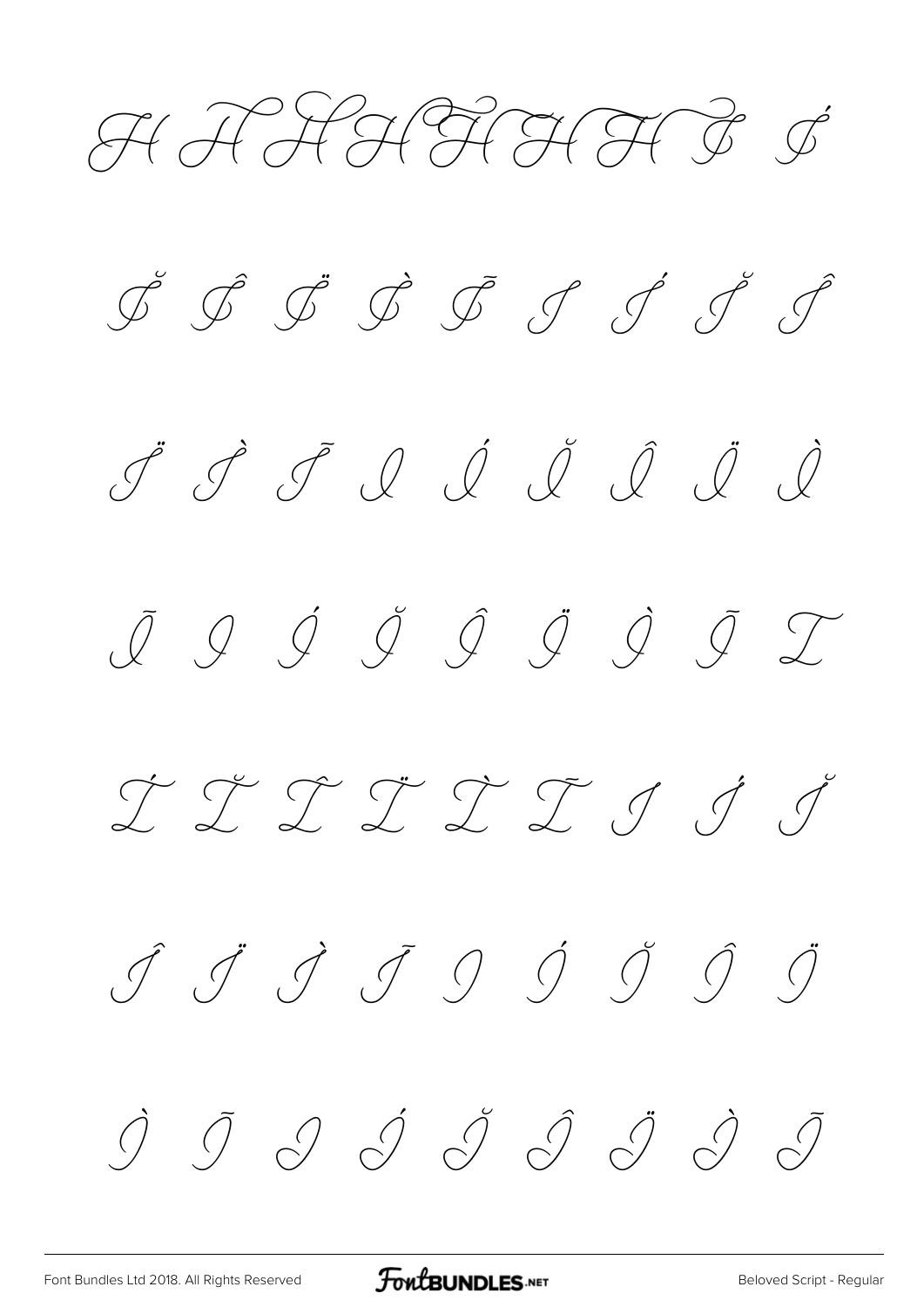$1393282972$  2 X X X X X X X K # KKKKRKK RILL HL'HHL'  $\mathcal{L} \mathcal{L} \mathcal{L} \mathcal{L} \mathcal{L} \mathcal{L} \mathcal{L} \mathcal{L} \mathcal{L} \mathcal{L} \mathcal{L}$  $L' L L' L' L' L' L' L' L' L' L'$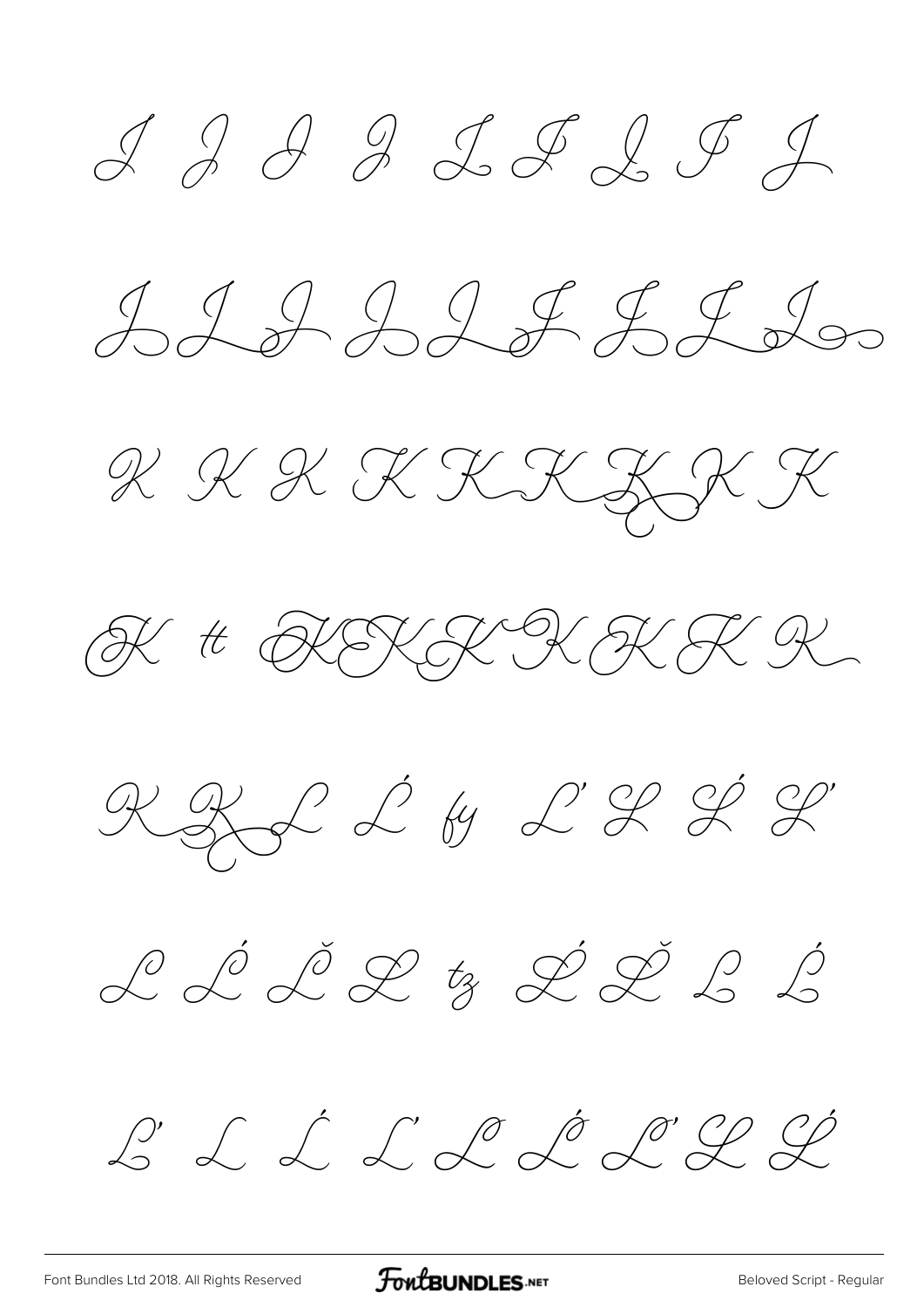L'INFRILLI







SMM ON ON ON ON NONON

N V V V V V V V V V V V

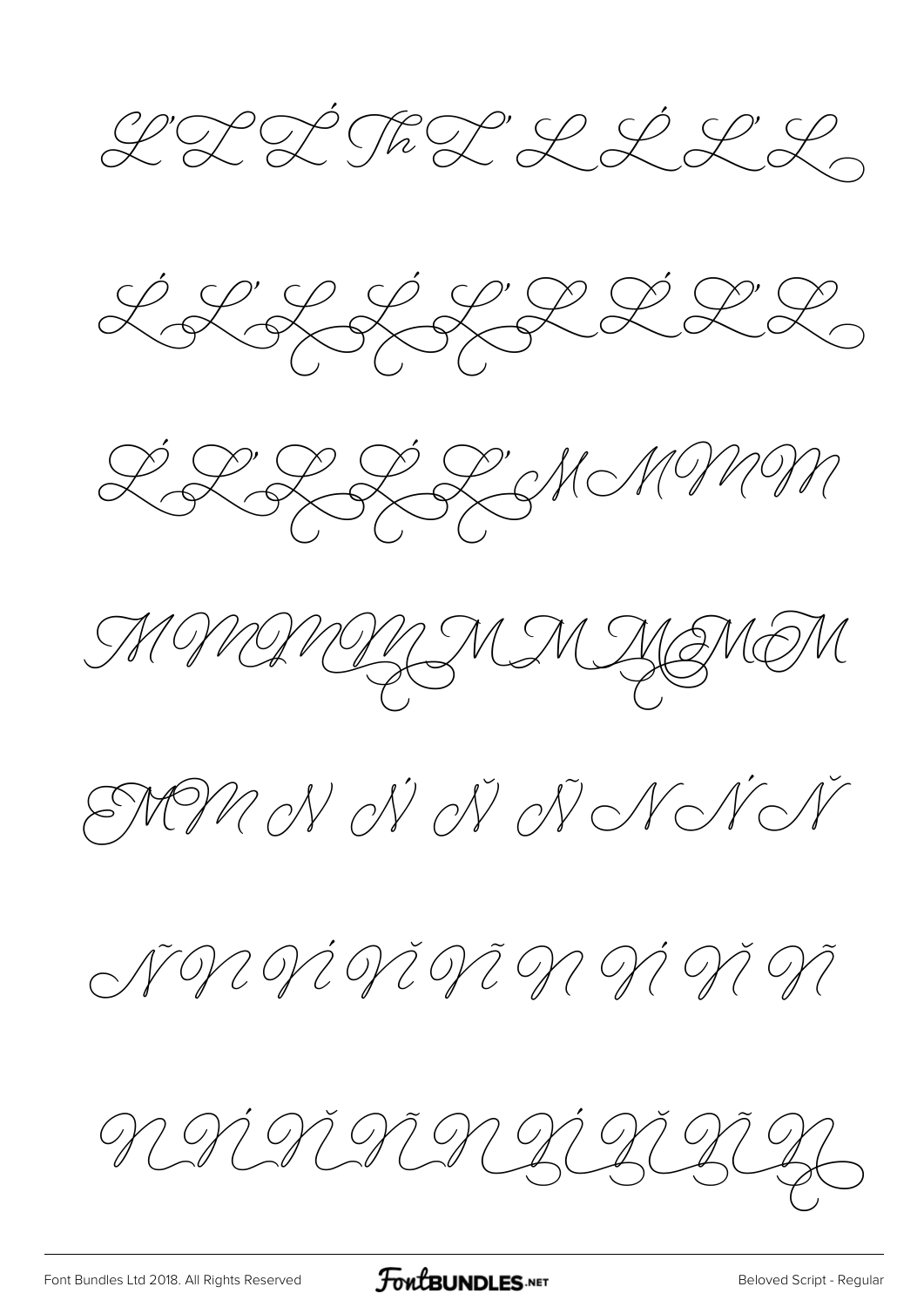N N N PPPV V V N N 'N N N N N N O MENEÑEÑ N N a 6 c d e NN h i j k  $l$  m n  $N$   $N$  q  $\sim$  s  $N$  $u$   $\overline{\mathcal{N}}\mathcal{N}^2$  y  $\overline{\mathcal{N}}\overline{\mathcal{N}}$ N N N N N N N N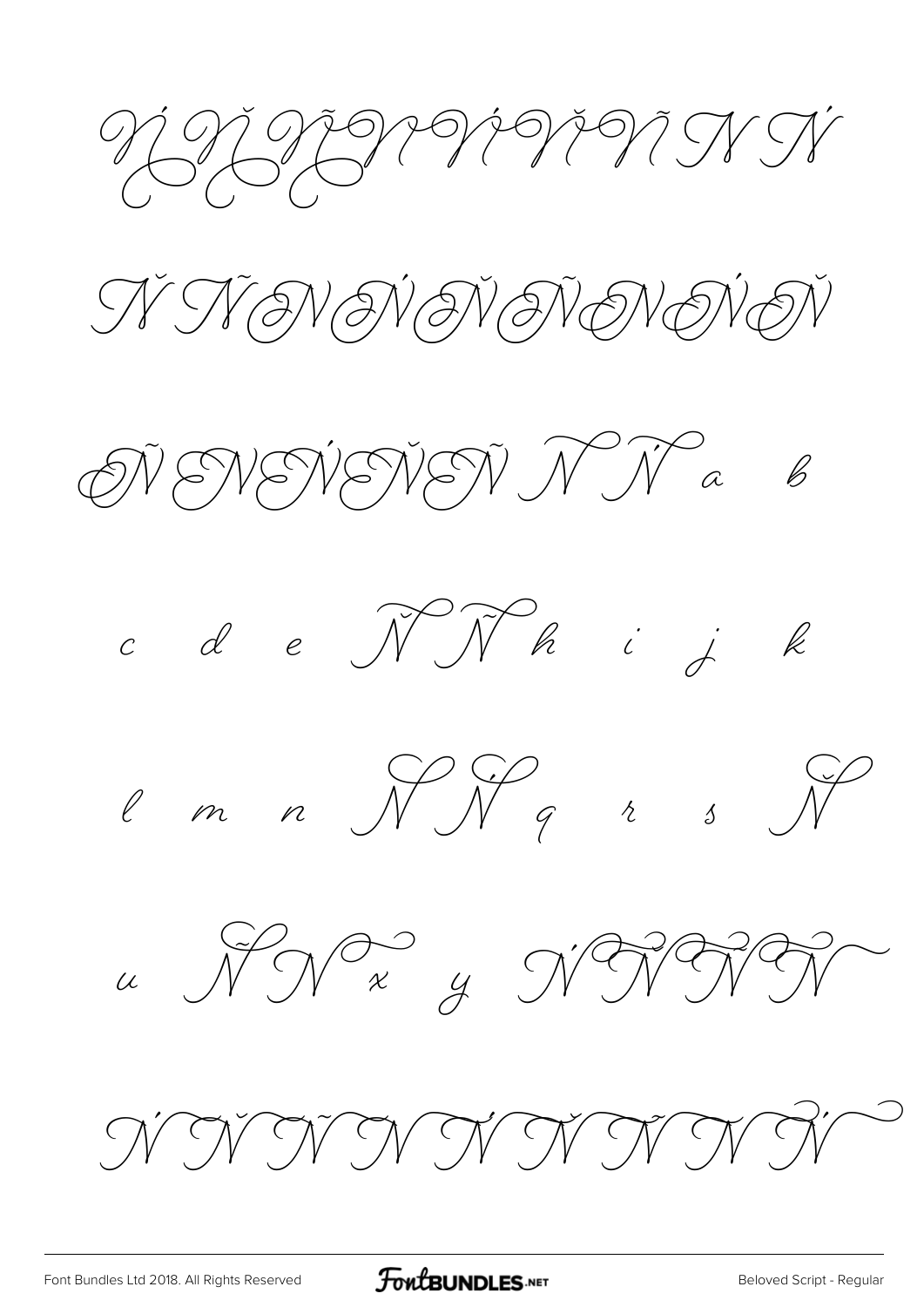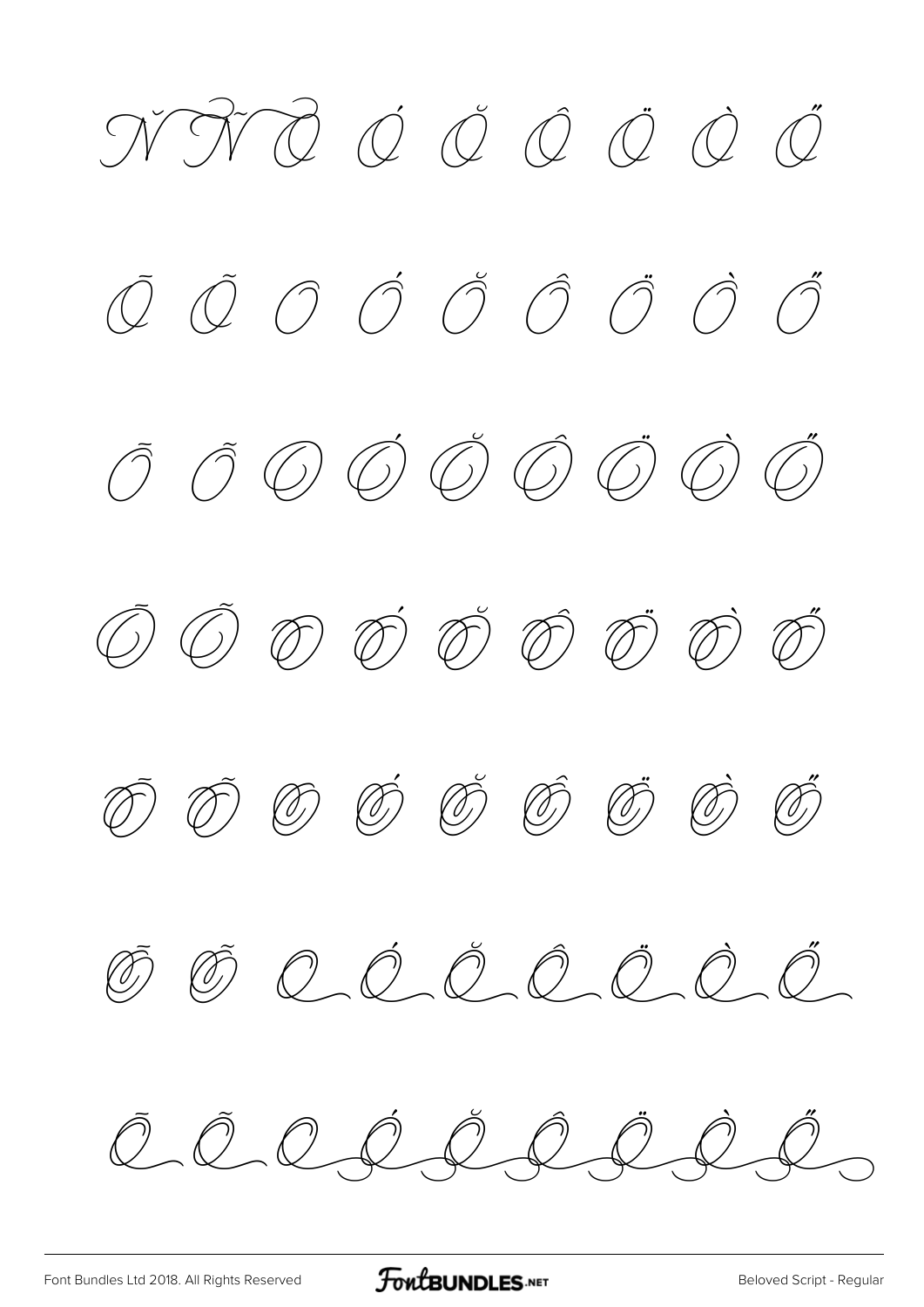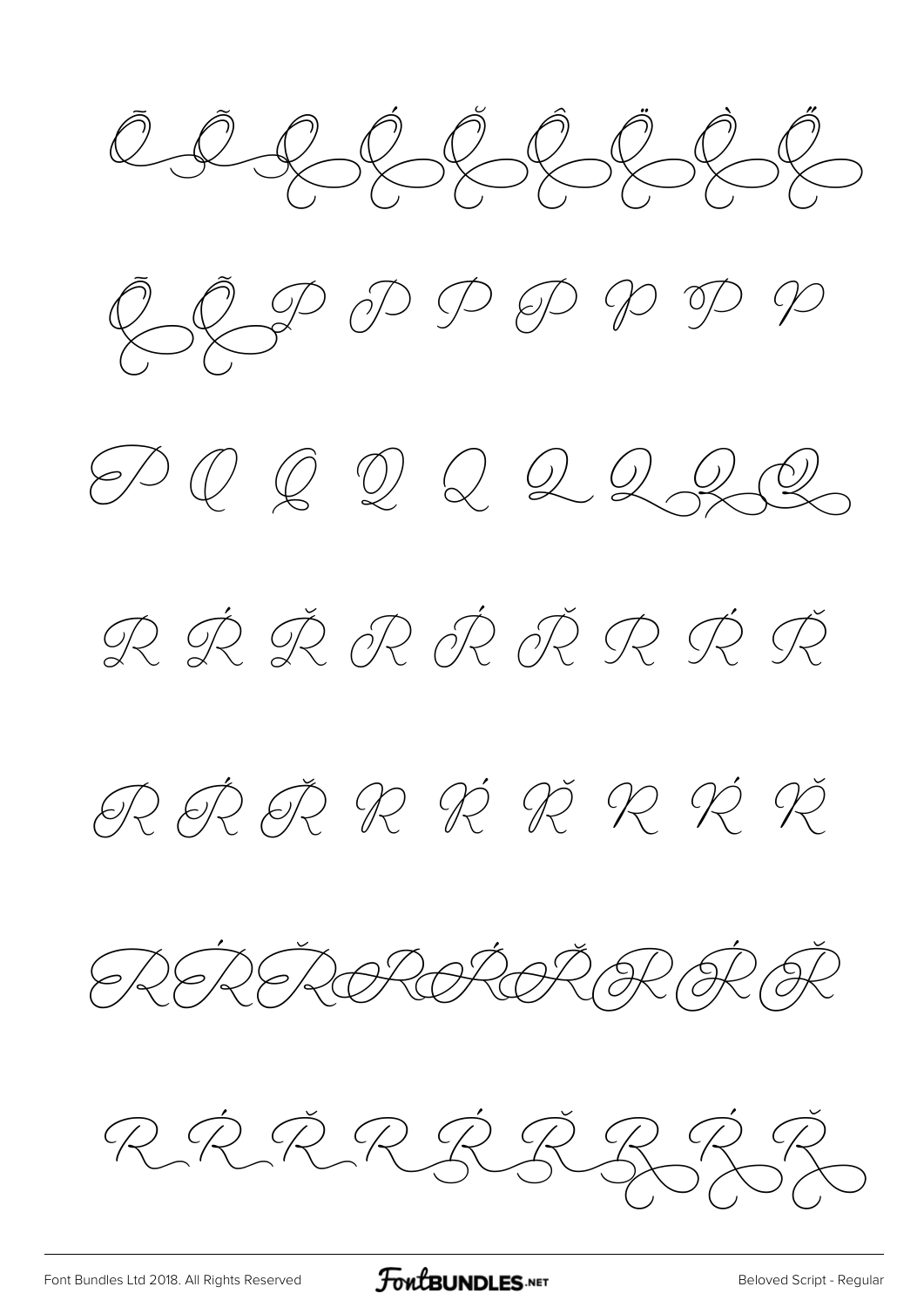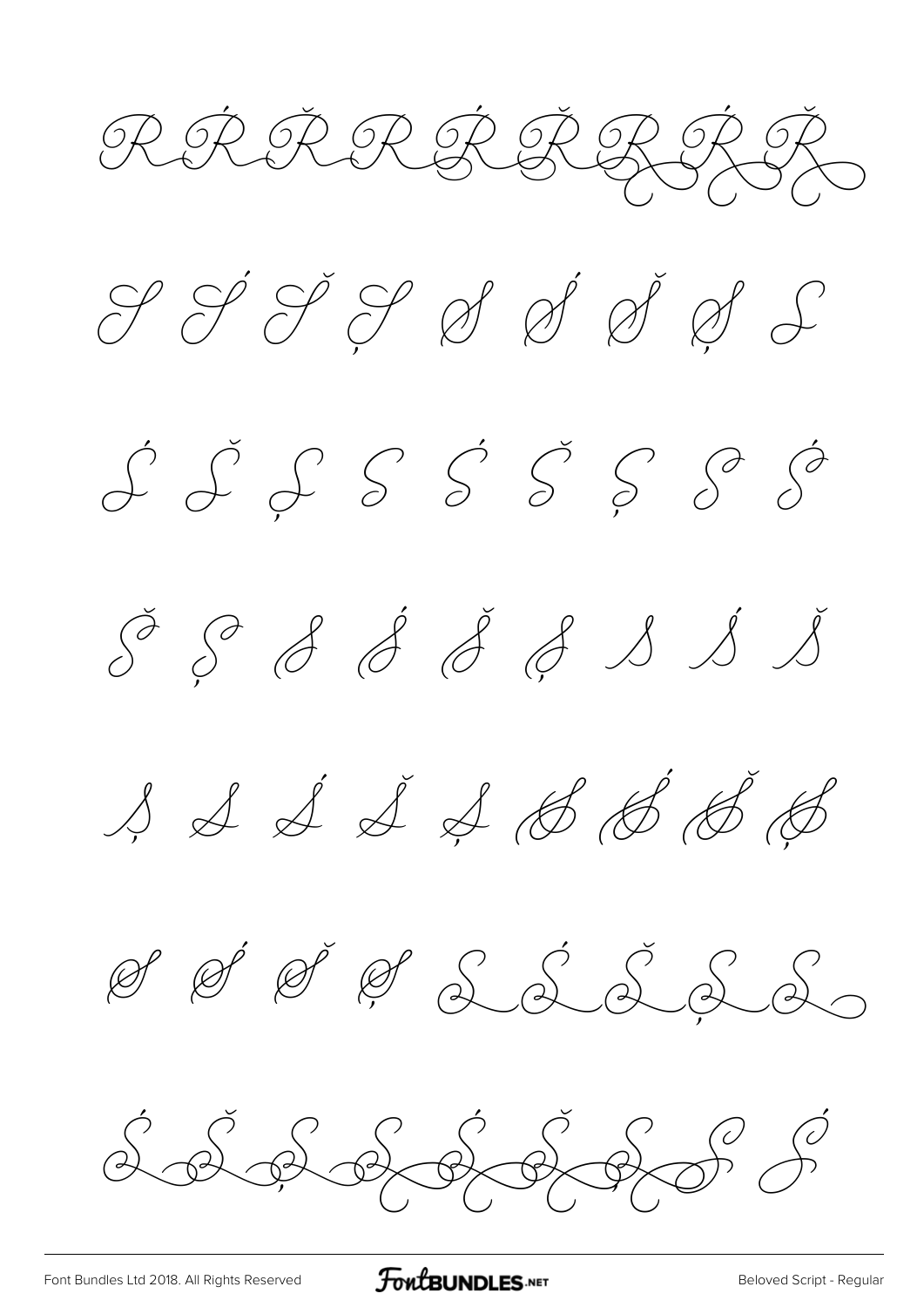$8886688777$ T T T T T T S S J  $\widetilde{\gamma} \widetilde{\gamma} \widetilde{\gamma} \widetilde{\gamma} \widetilde{\gamma} \widetilde{\gamma} \widetilde{\gamma} \widetilde{\gamma} \widetilde{\gamma} \widetilde{\gamma} \widetilde{\gamma}$ TIT T T T T U VÍ VÍ VÍ VÍ VÍ VÍ VÍ VÍ U U U U U U U U U U  $\begin{array}{c} \mathcal{O}(10^{10})\oplus\mathcal{O}(10^{10})\oplus\mathcal{O}(10^{10})\end{array}$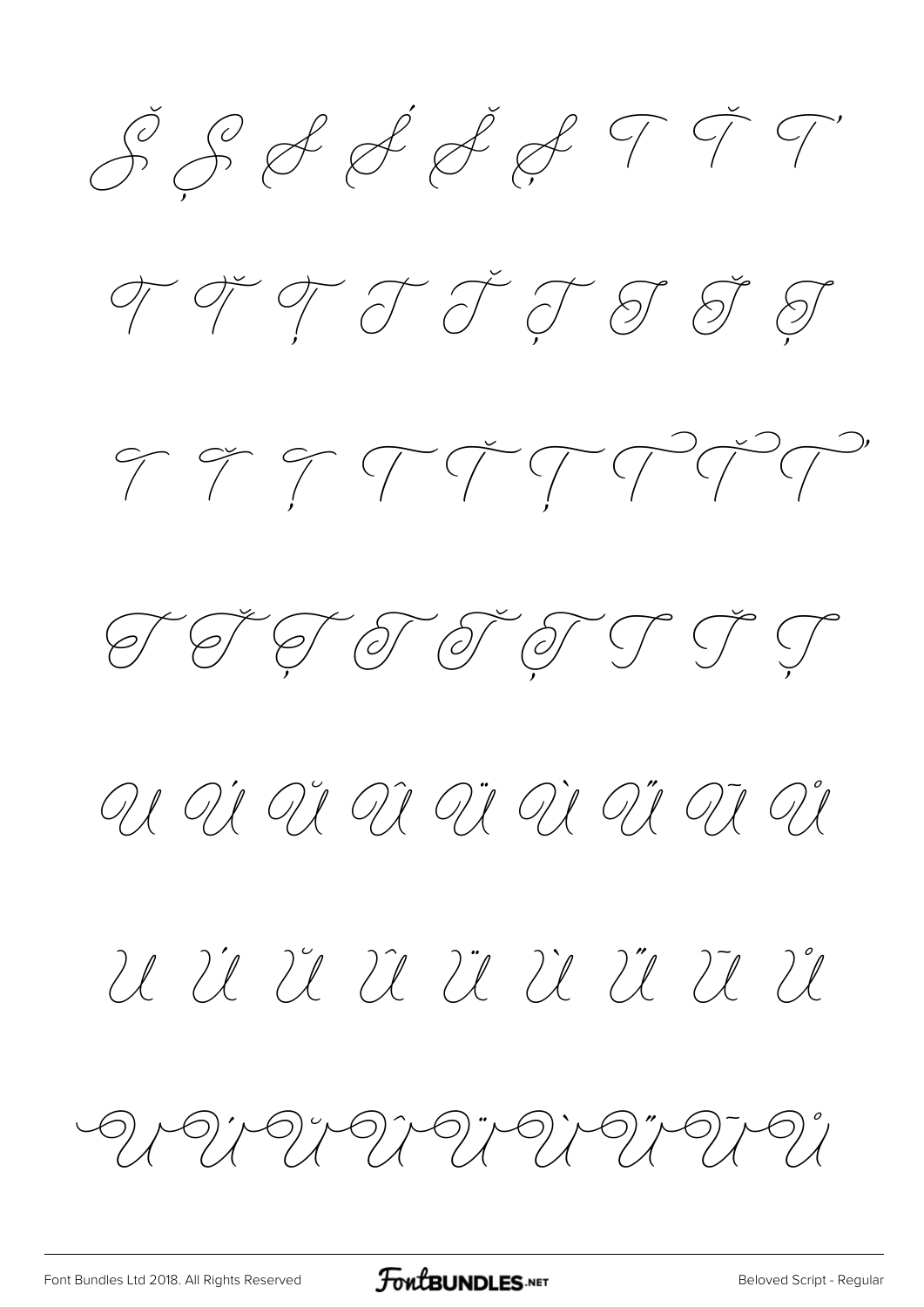91 91 91 91 91 91 91 91 97 91

7171717171717171

71 71 71 71 71 71 71 71 71

UZIZIZIZIZIZIO

91919191919191919

9191919191919191919

Vai di di di di di di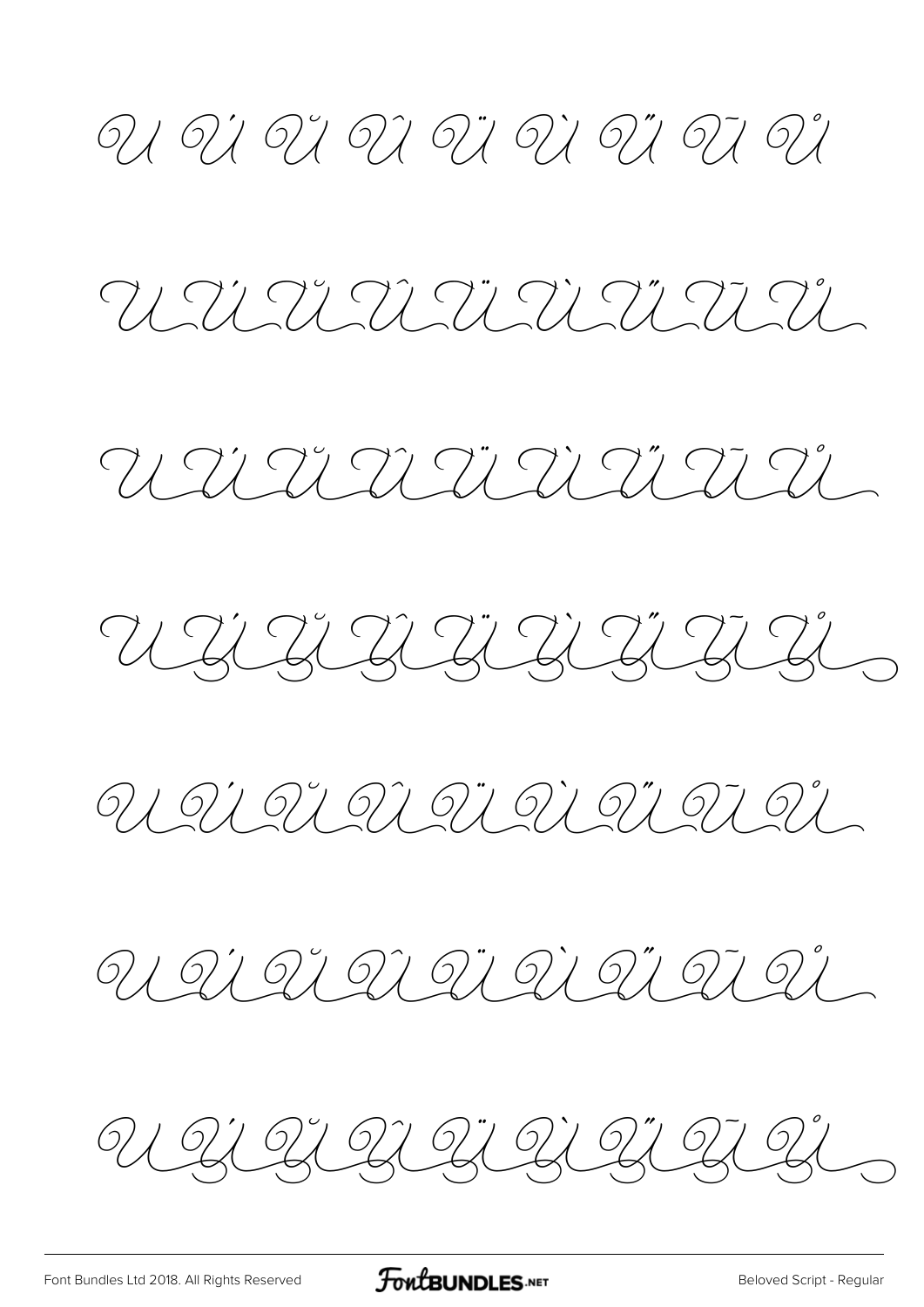$Q \vee Q' \vee Q' \vee Q' \vee Q' \vee Q' \vee Q'$ 

TON W W De W W





J J J J V V V J J



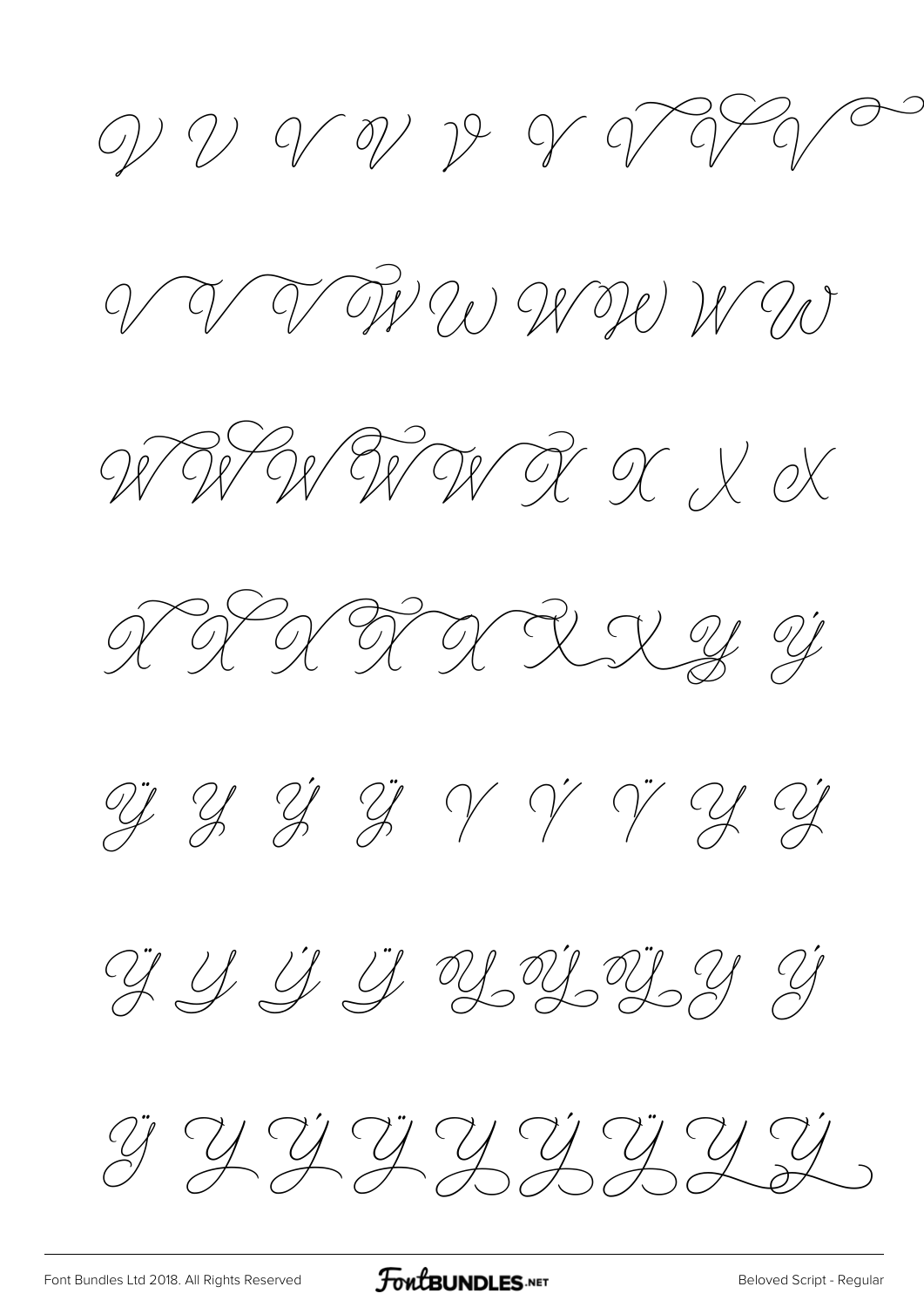J Y Y Y Y Y Y Y Y Y











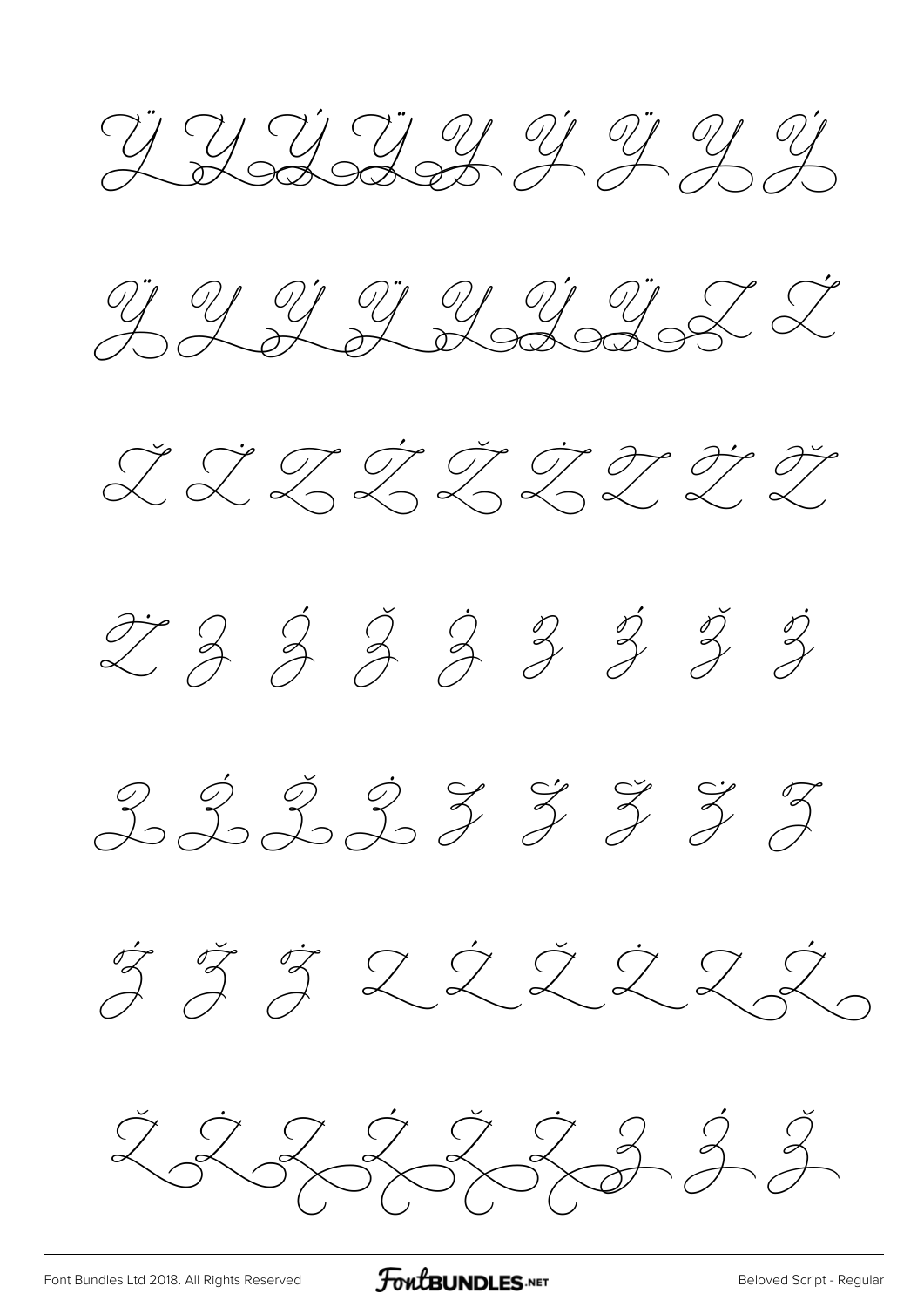333333333











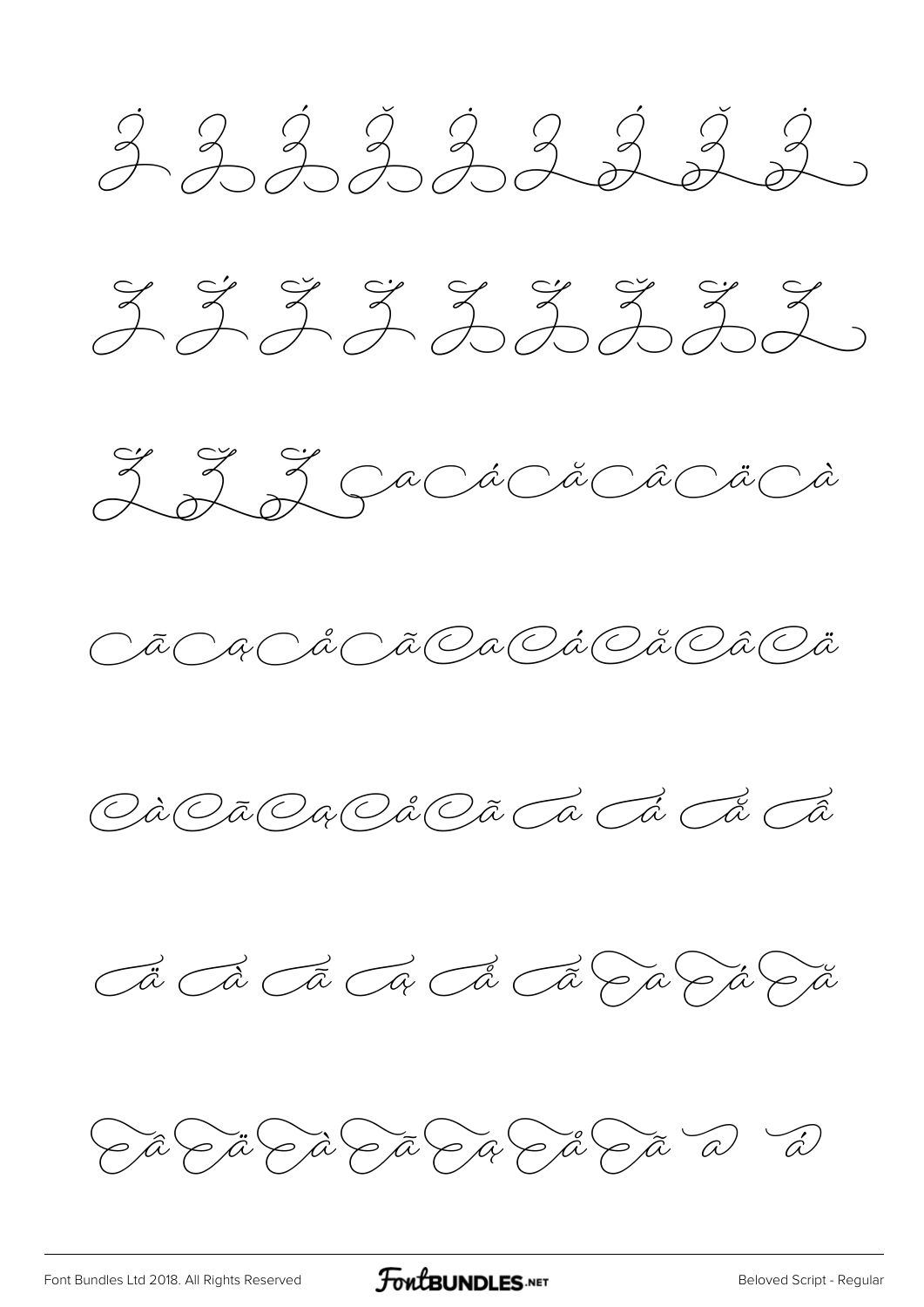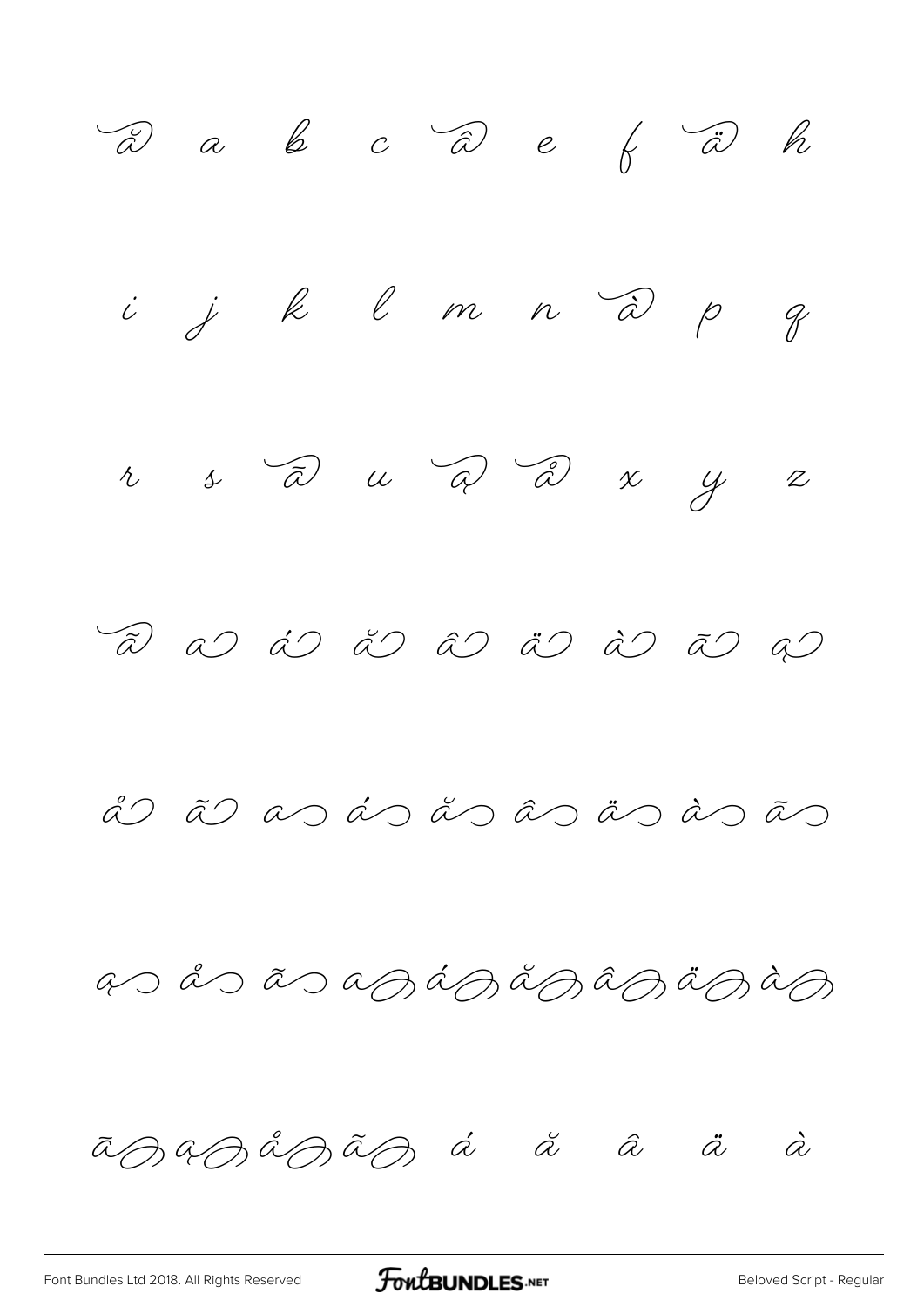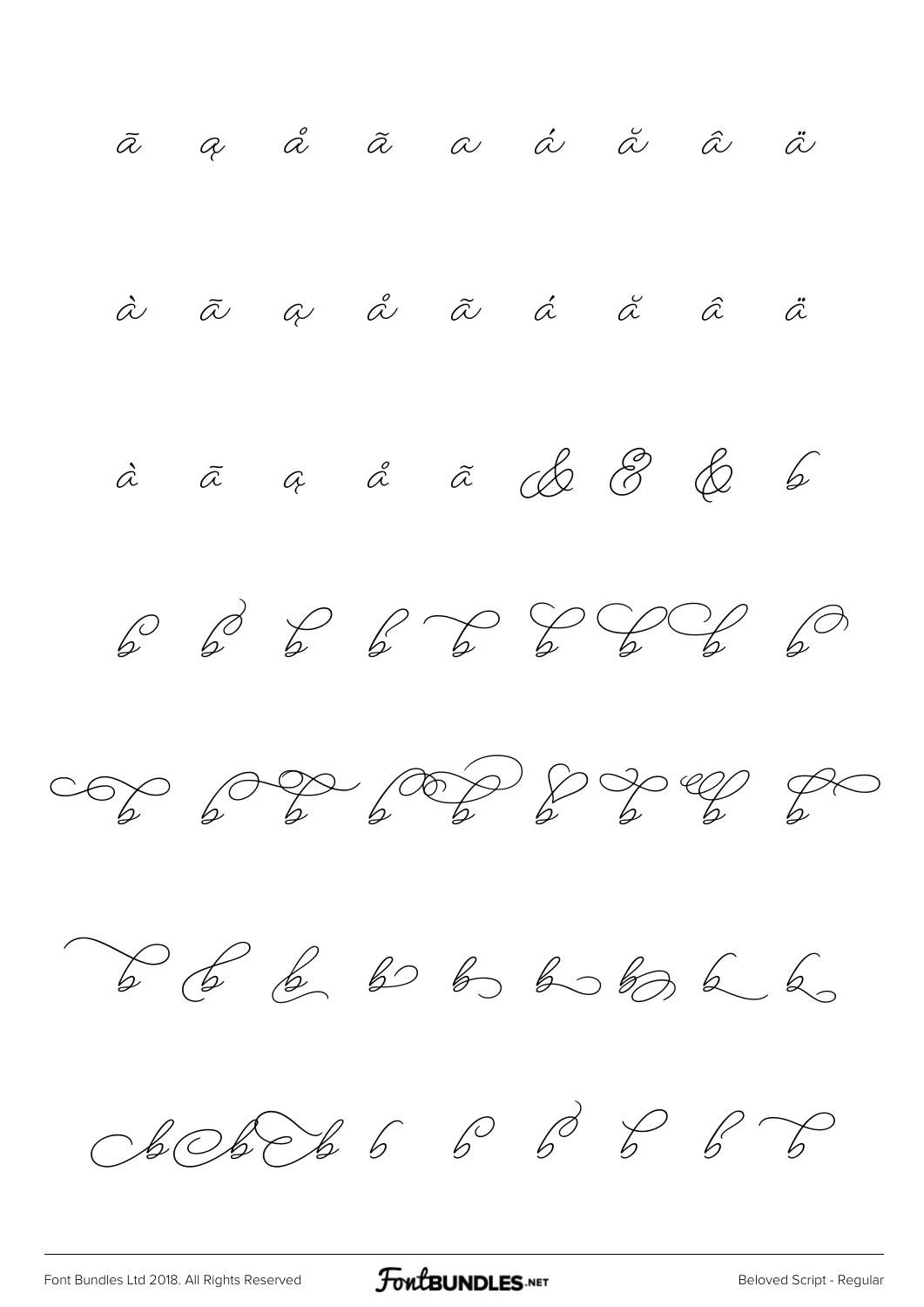









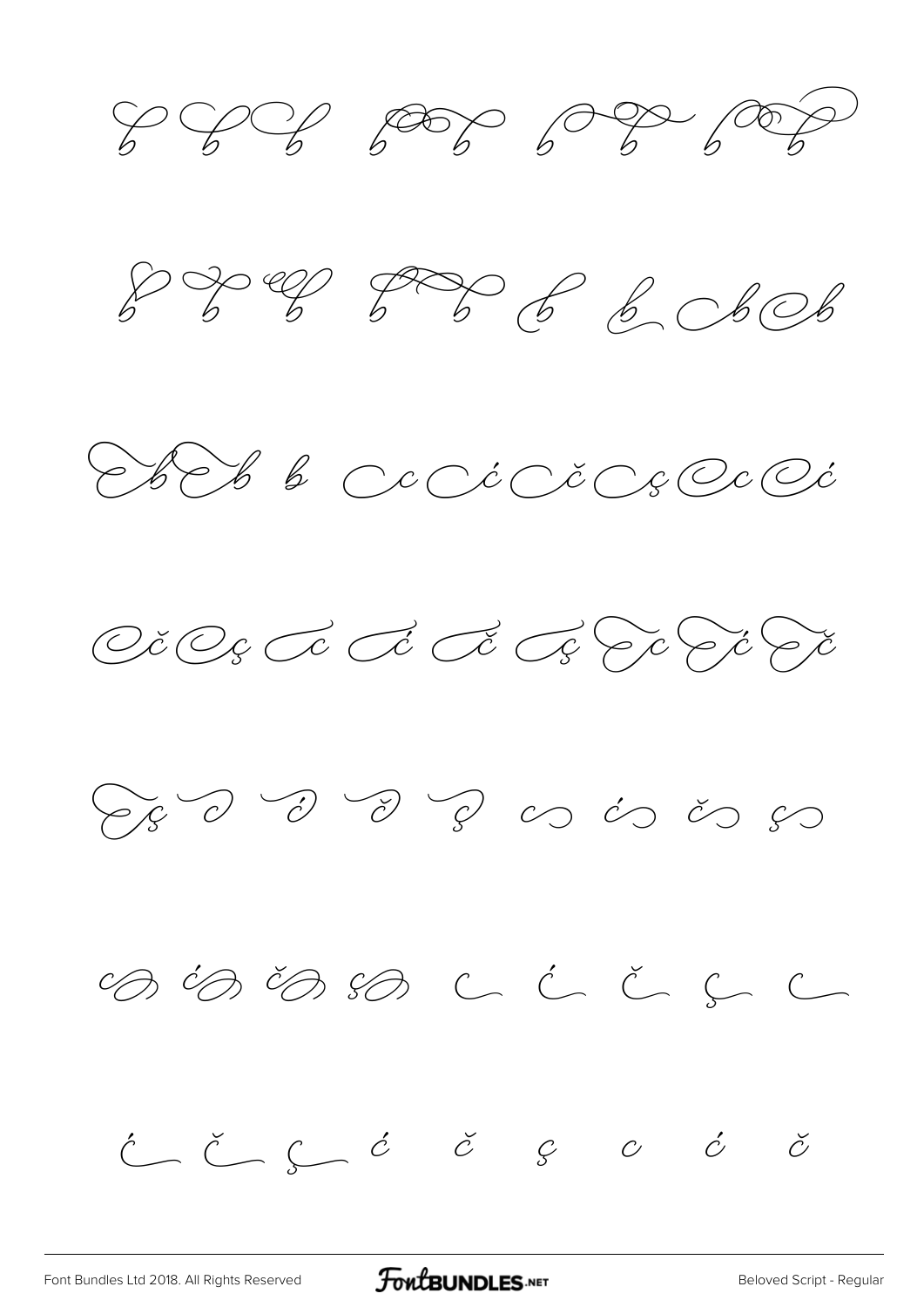$g$   $\acute{c}$   $g$   $\acute{d}$   $d^{\prime}$   $d^{\prime\prime}$   $d^{\prime\prime}$  $d^3d^2d^2d^2d^2d^2d^2d^2$  $\bigotimes_{d} \bigotimes_{d} \bigotimes_{d'} \bigotimes_{d} \bigotimes_{d} \bigotimes_{d} \bigotimes_{d'} \bigotimes_{d'} \bigotimes$ d I I d d d D D D'D d'  $2022$  d a d d d d d d d d'do do do do doublod d' d d'a d'Adacded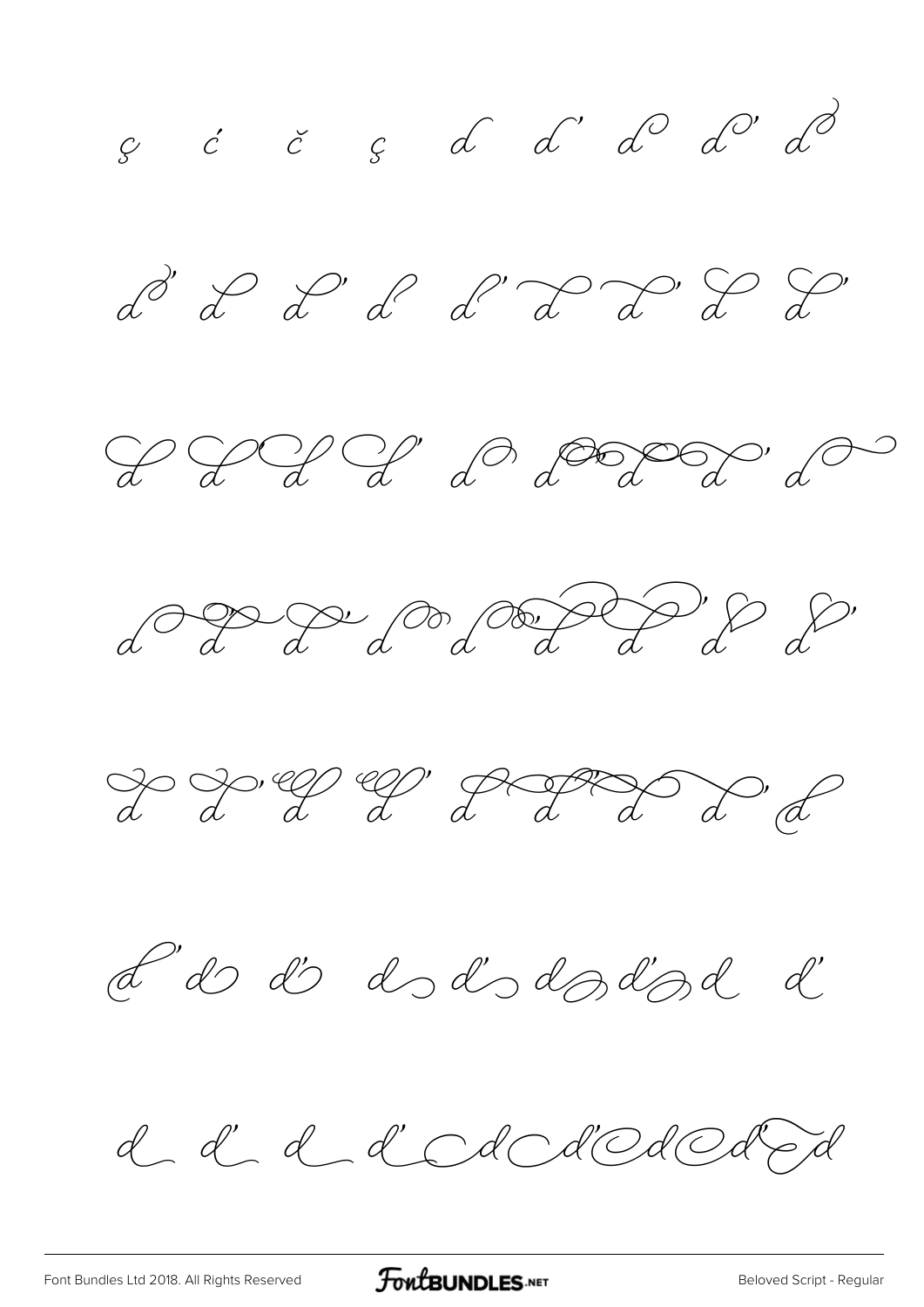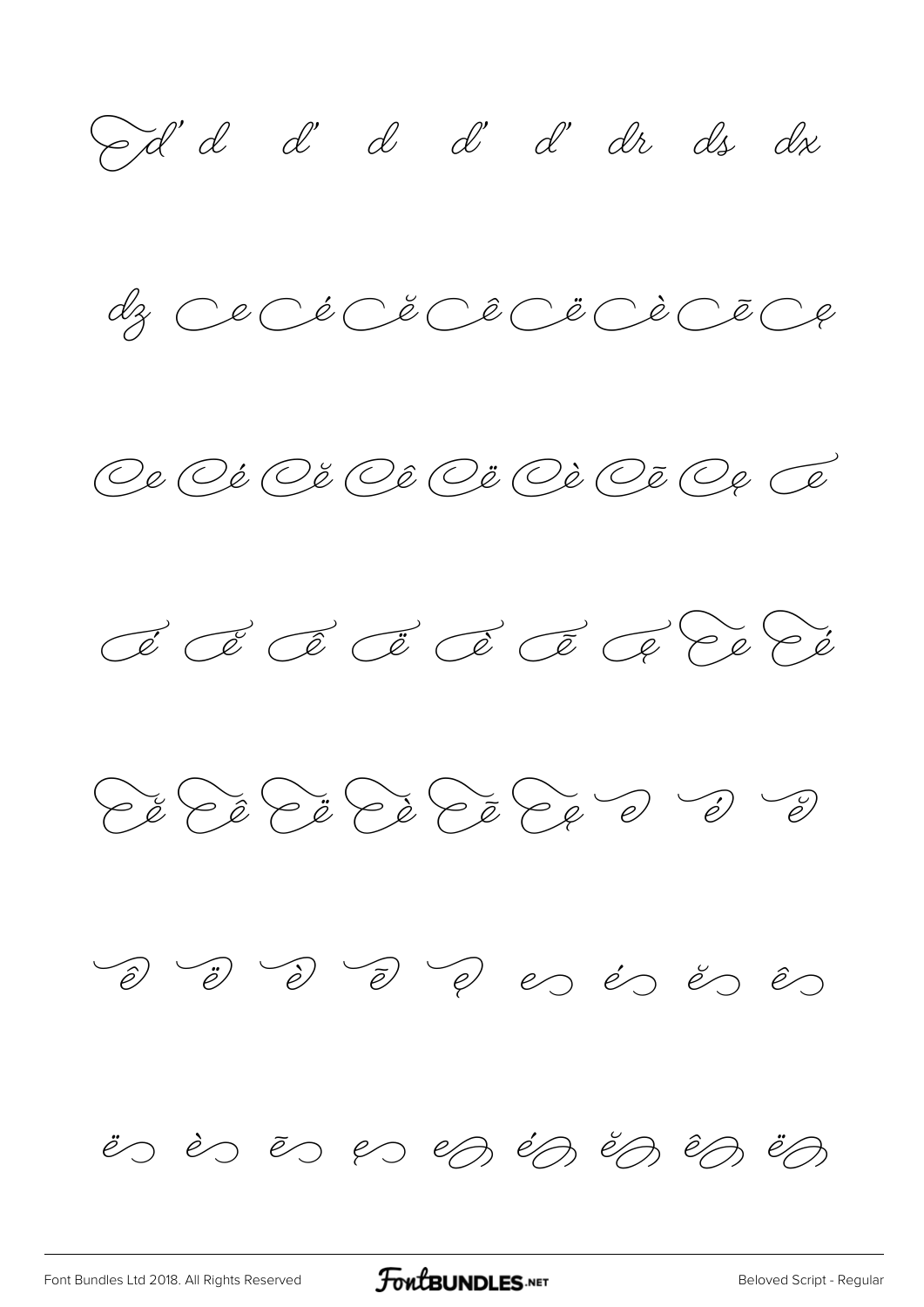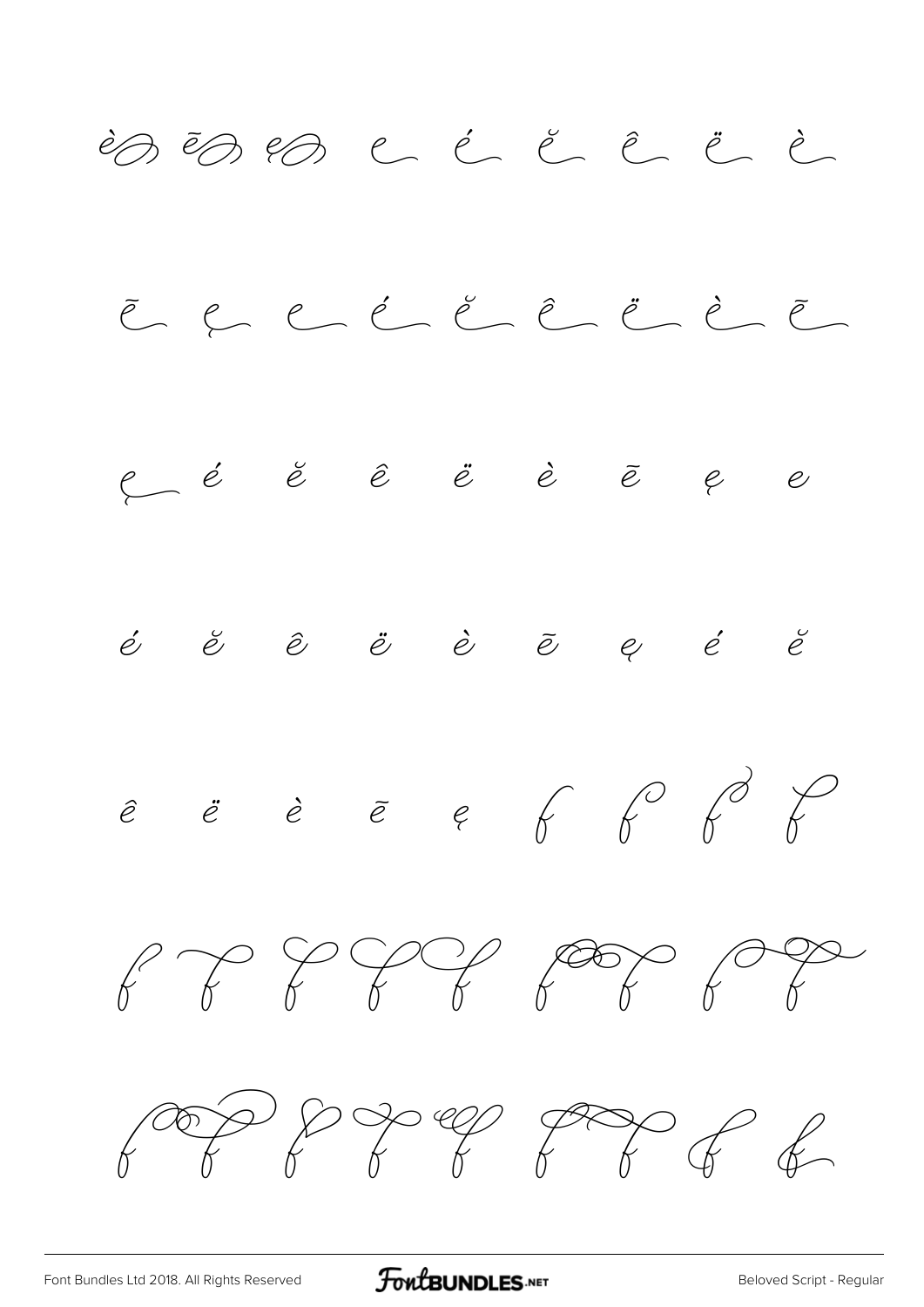P 663 h h f f d f LL SSE Let Los Lost LCCCCC  $\ell f \ell f f f f f$ tot Let Let SS L

toot L to tost of J

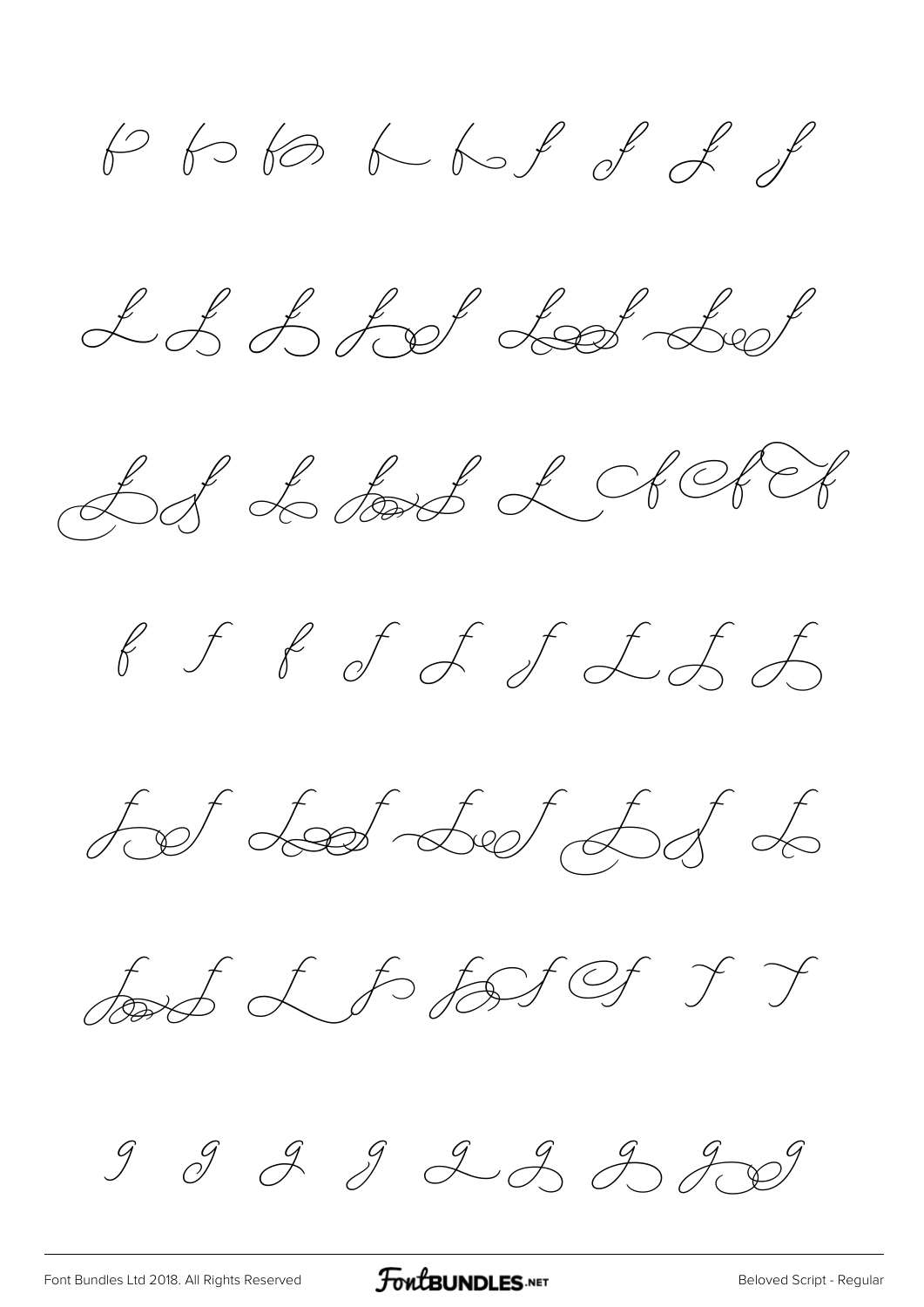2009 DJ 20 20

 $299090909090$ 

g g gj gr gs gx gz h h





h h h h h h h h h

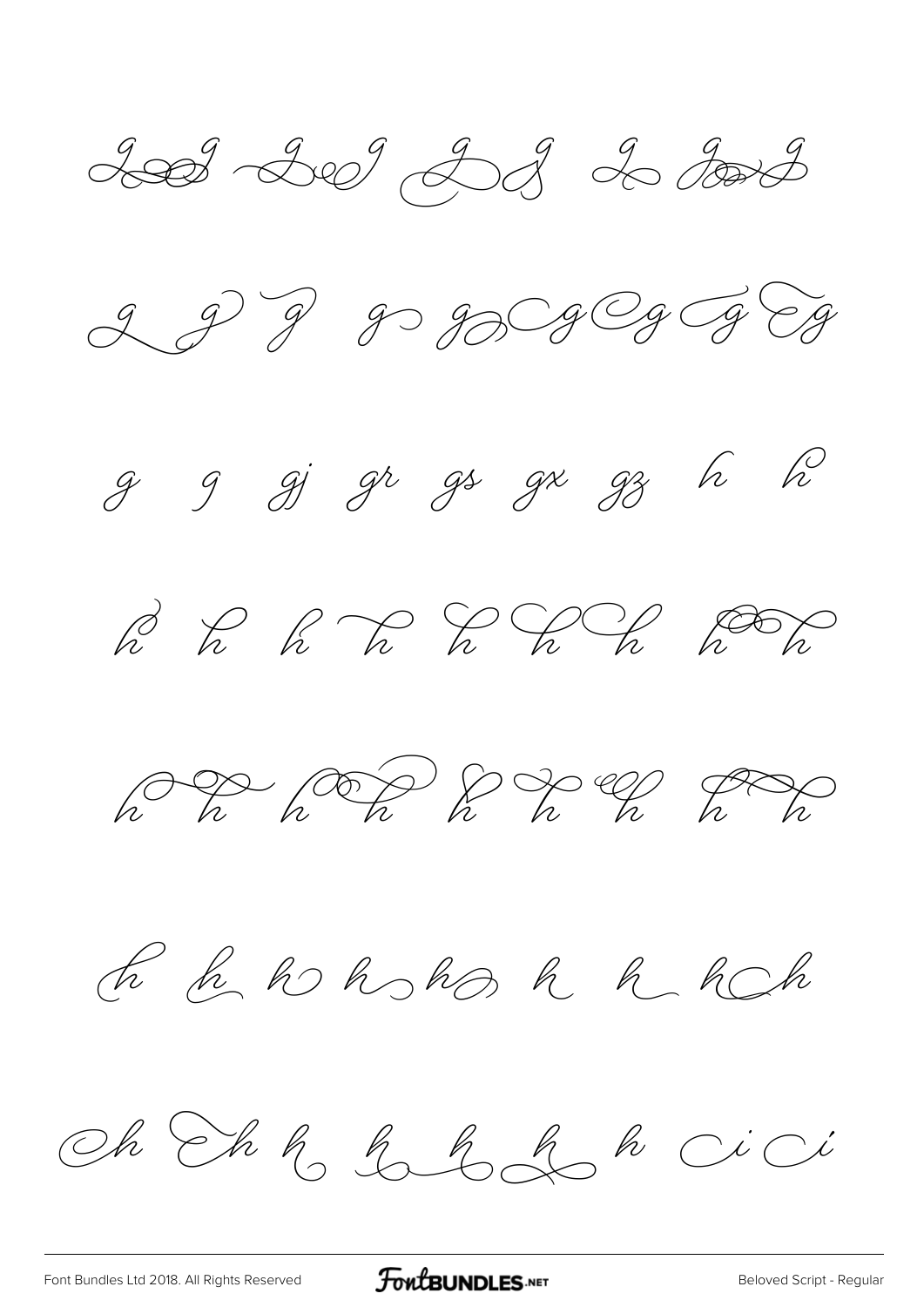







### $0 0 0 0 0 0 0 0 0 0 0$

is is is is is is is is is

CCCCCCCCCC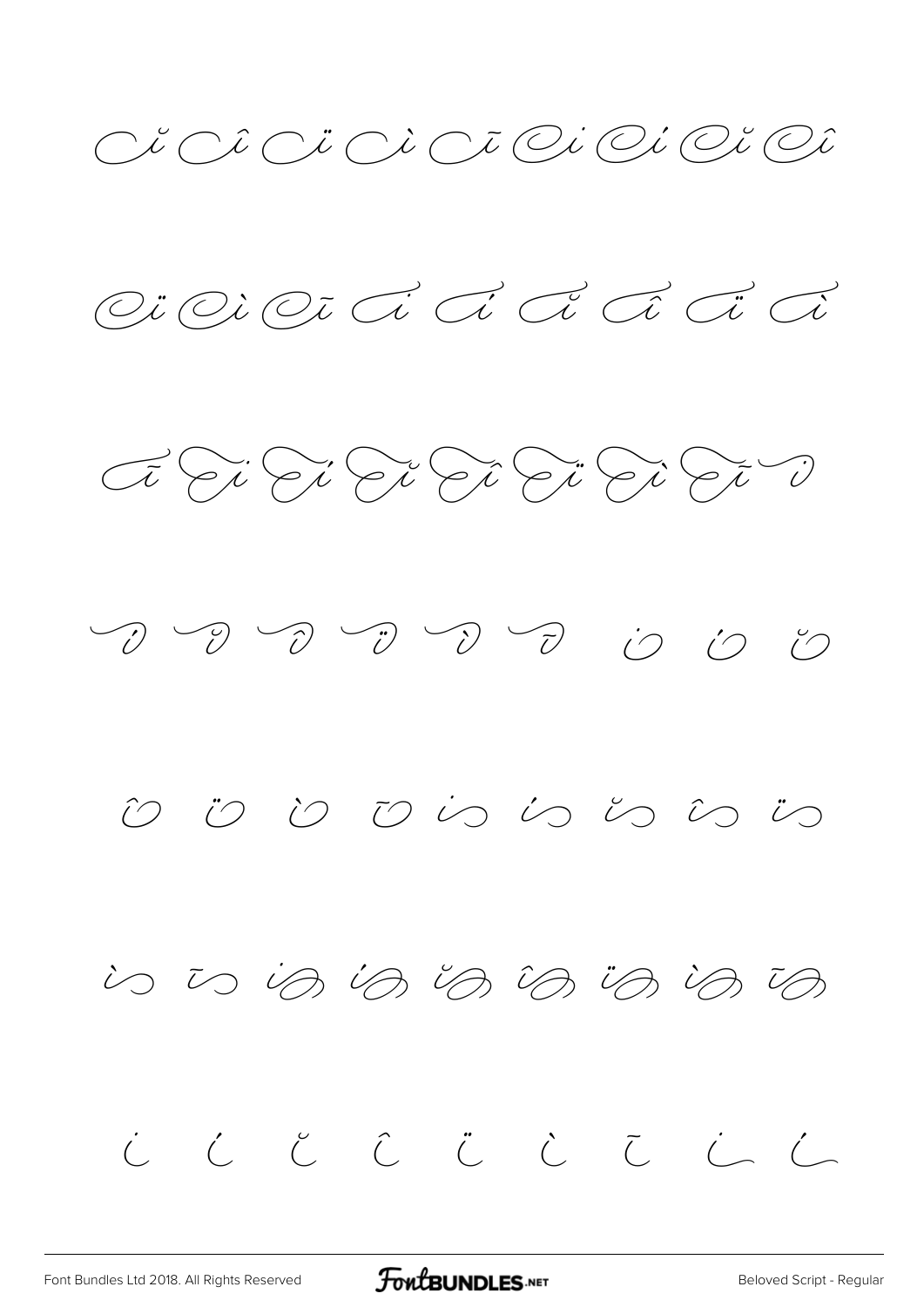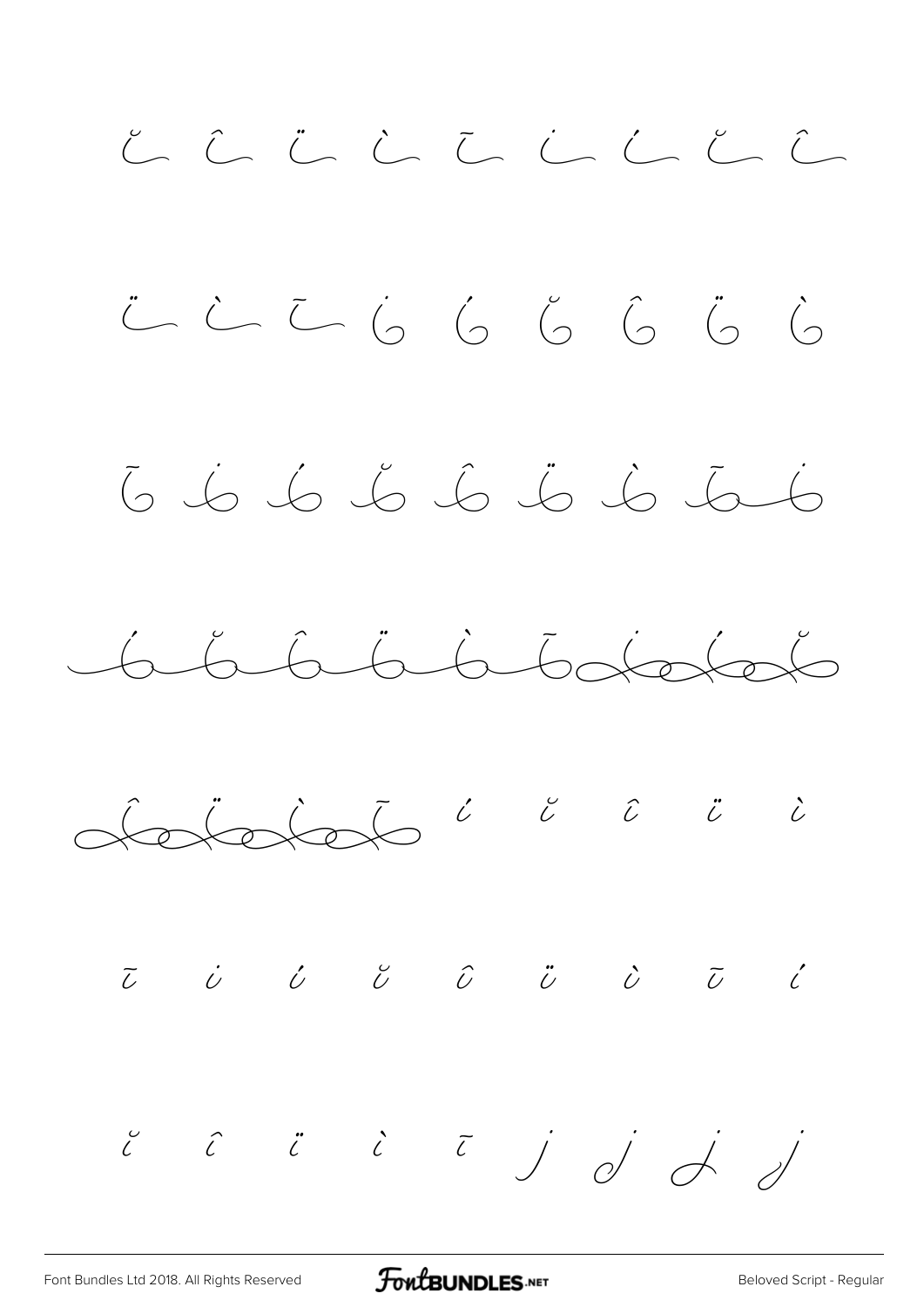$25570$ 

 $\Delta d$  to task  $\Delta P$  to









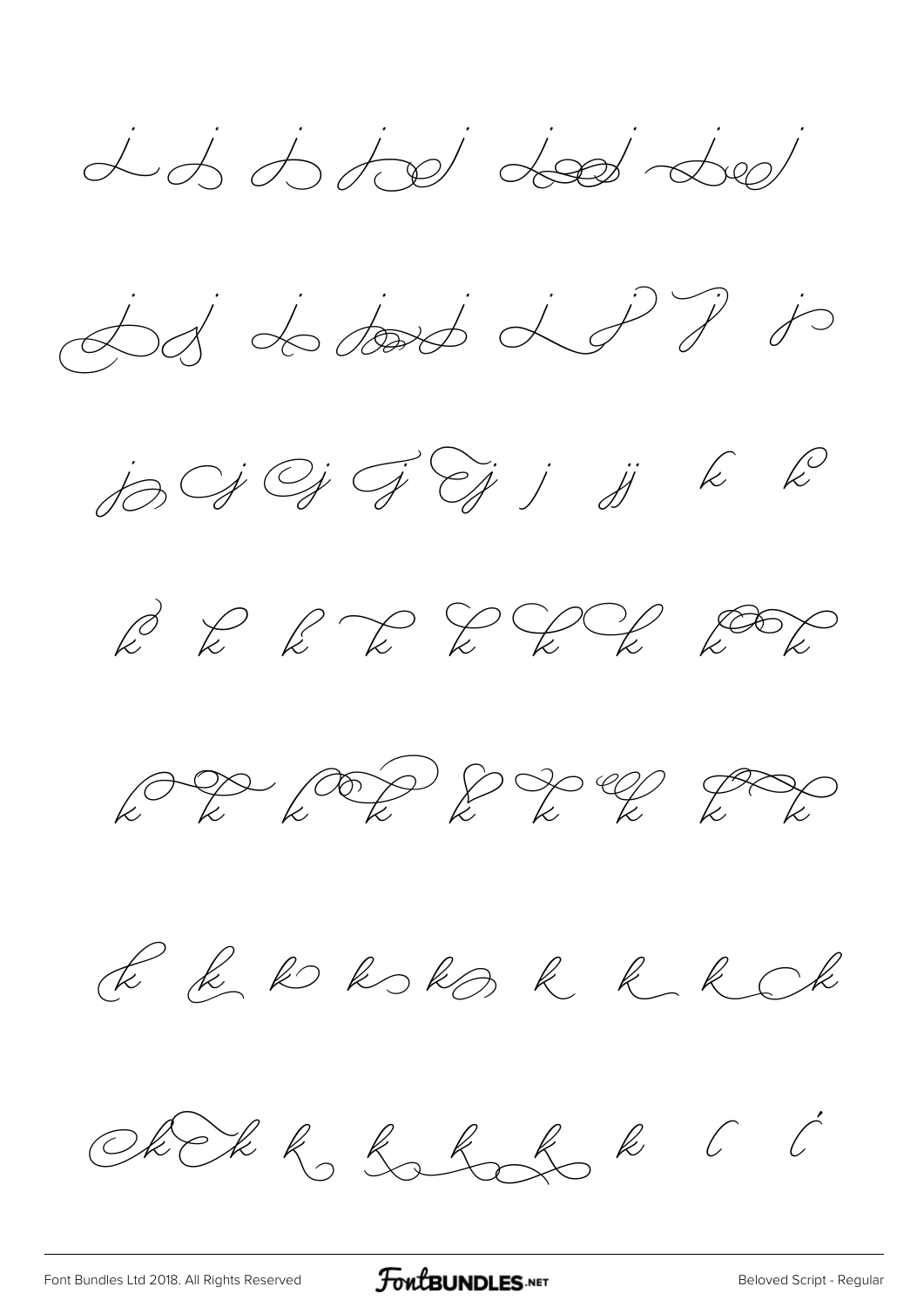C C C C C E C C C L'I l'IVIVE PRPPPPPPP PP  $\chi^2$  (do (do (do PR) P & D'I V SO D'E PETRO PRODUCCCCC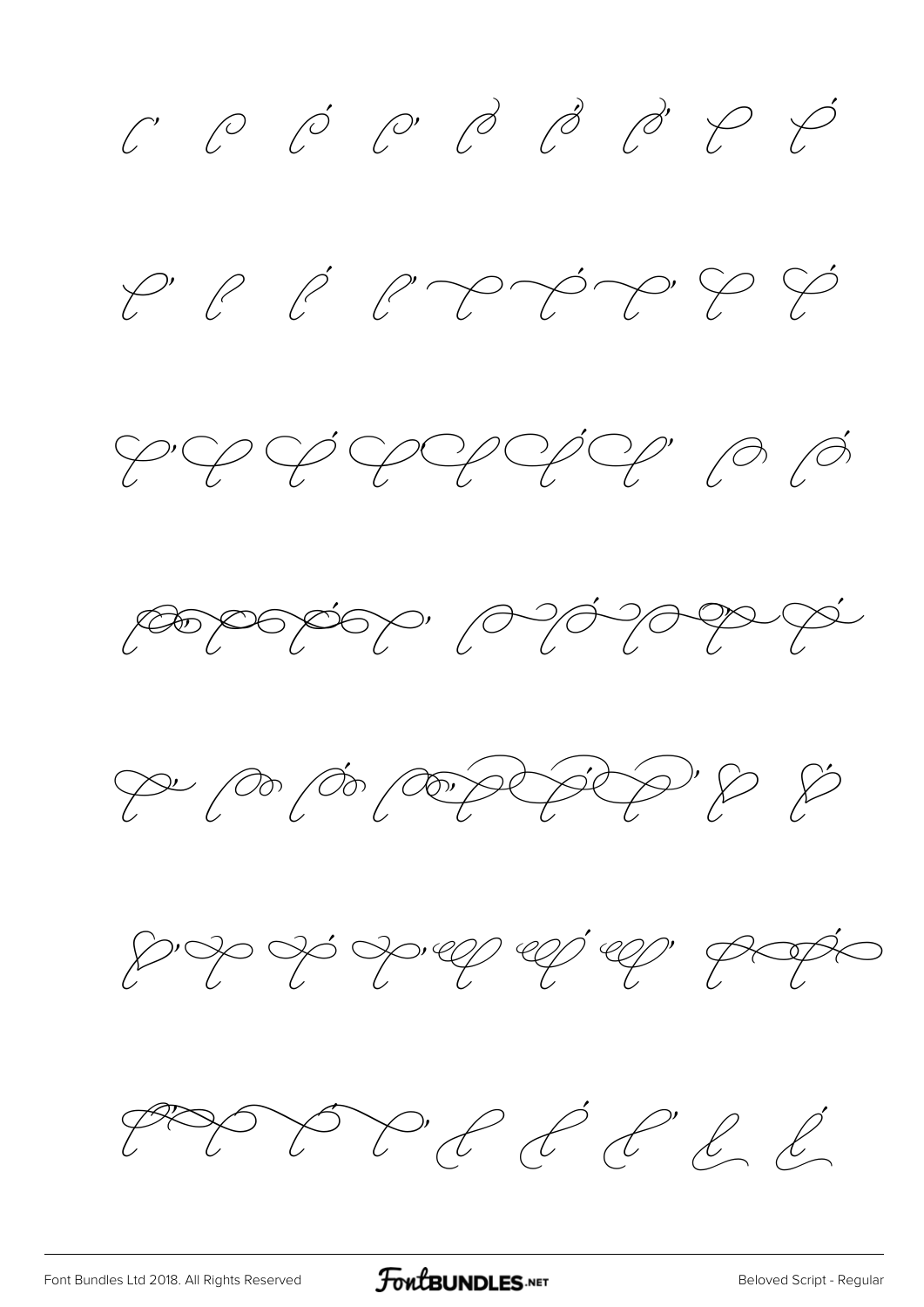$\ell$  0 0 0 0 0 0 0 0 0  $\mathcal{C}_{\geqslant}$   $\ell$   $\ell$   $\ell$   $\ell$   $\ell$   $\ell$ COLOLOLOLOLOL El 6 6 6 6 6 6 6 6 Lodoli l'e l'e l' l' lt conconcern m m moms m m m m m m m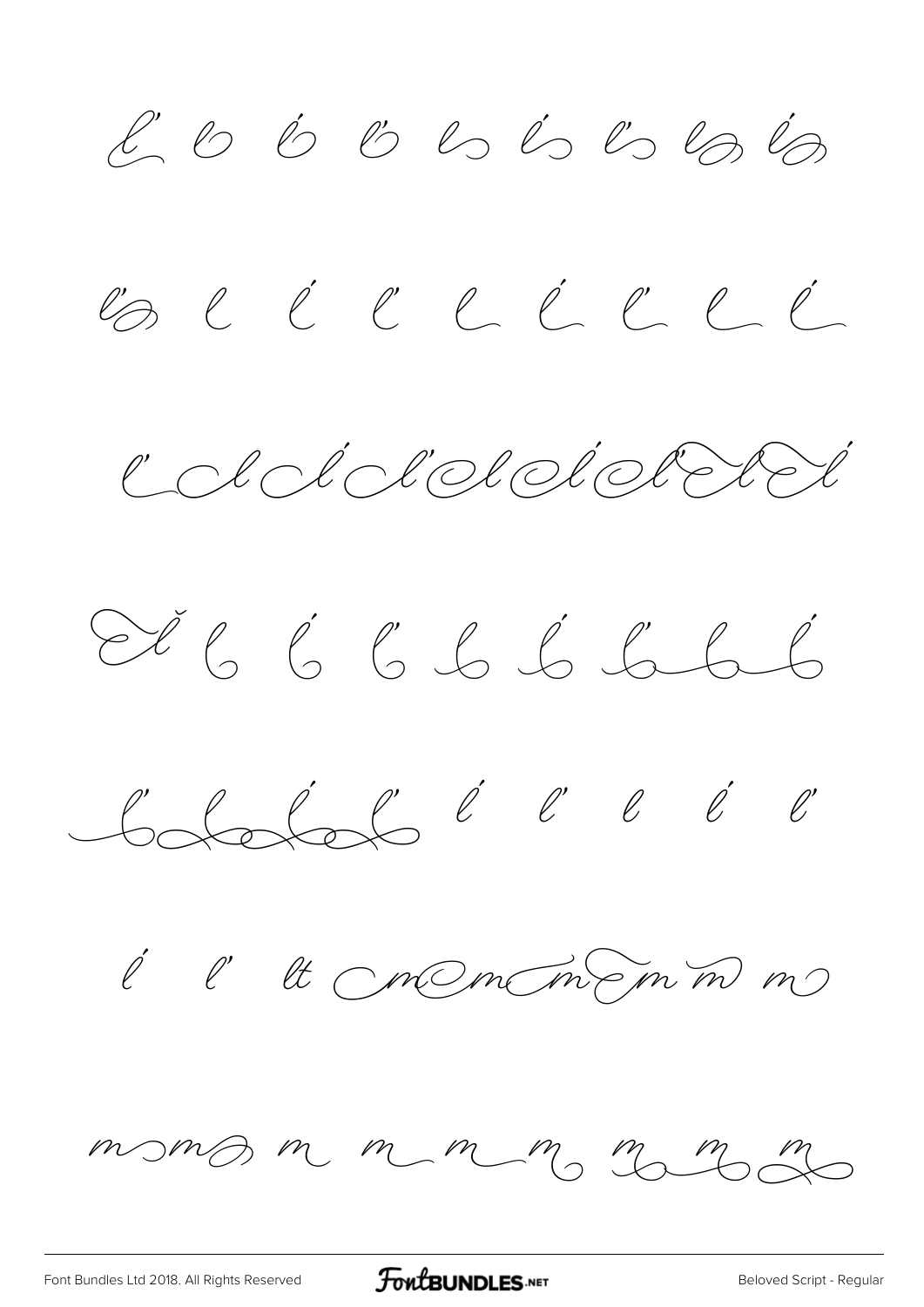







ñ n n n ñ n n n n ñ

2 2 3 2 3 3 3 3 4

G To Lodolodo " "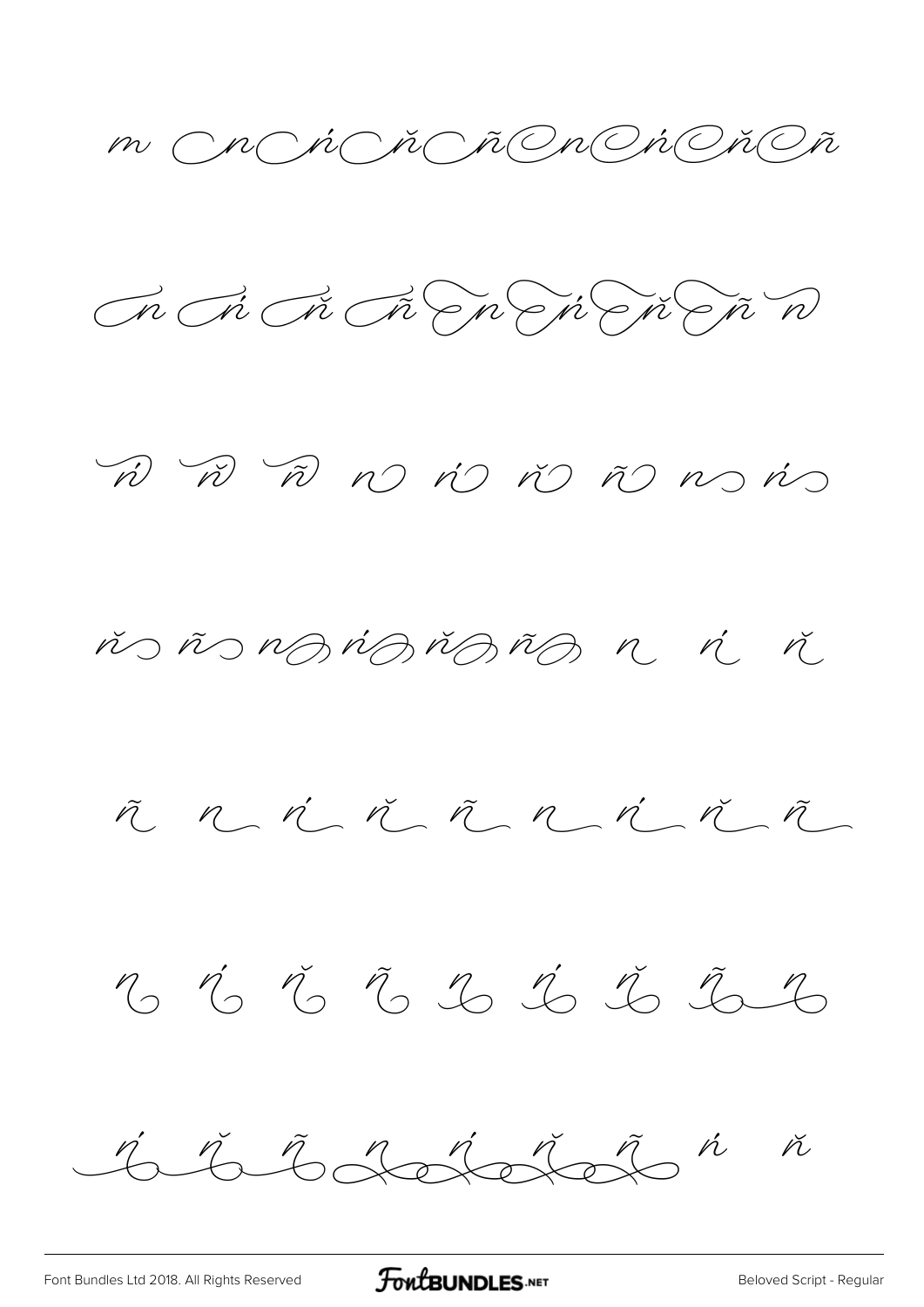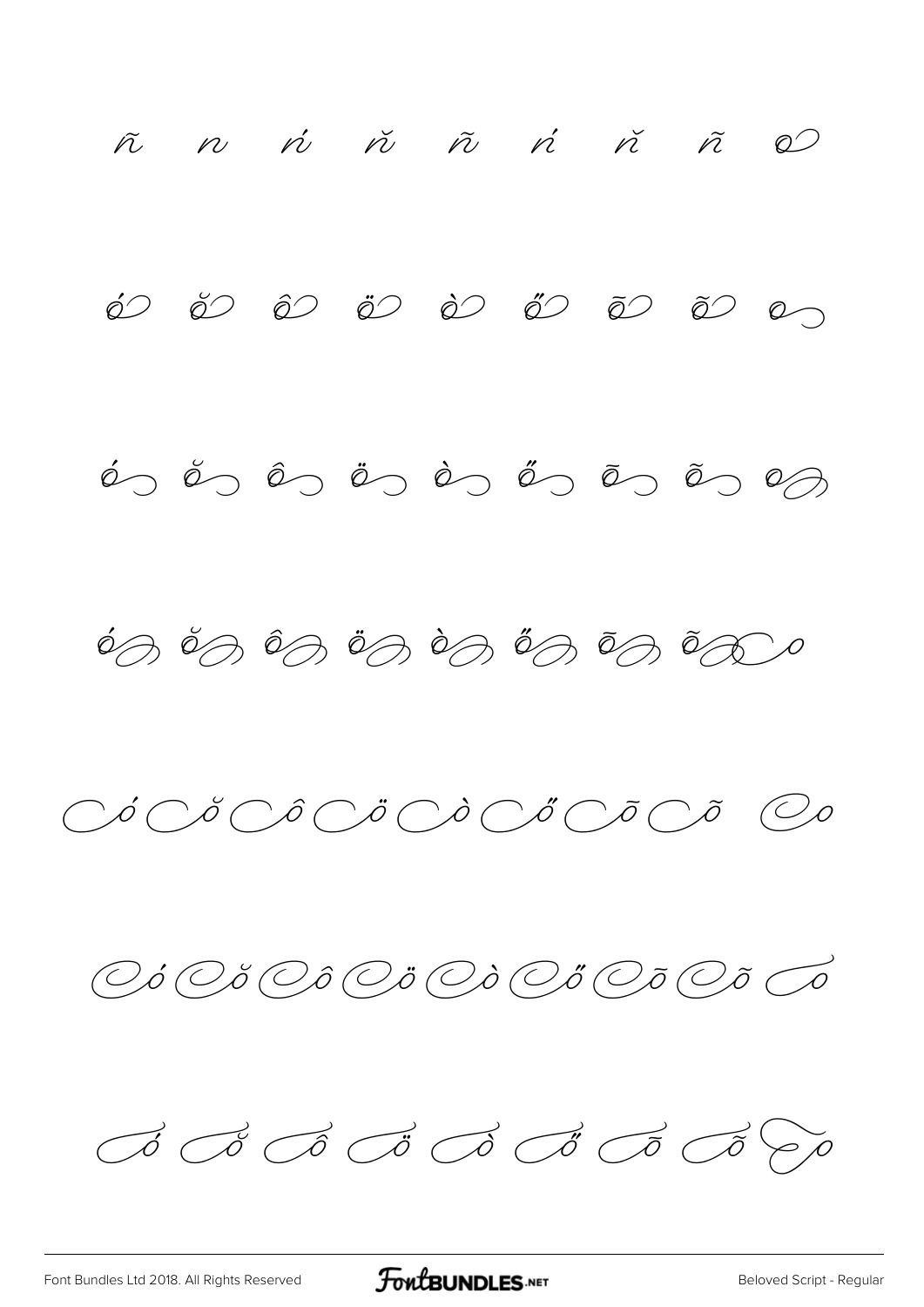

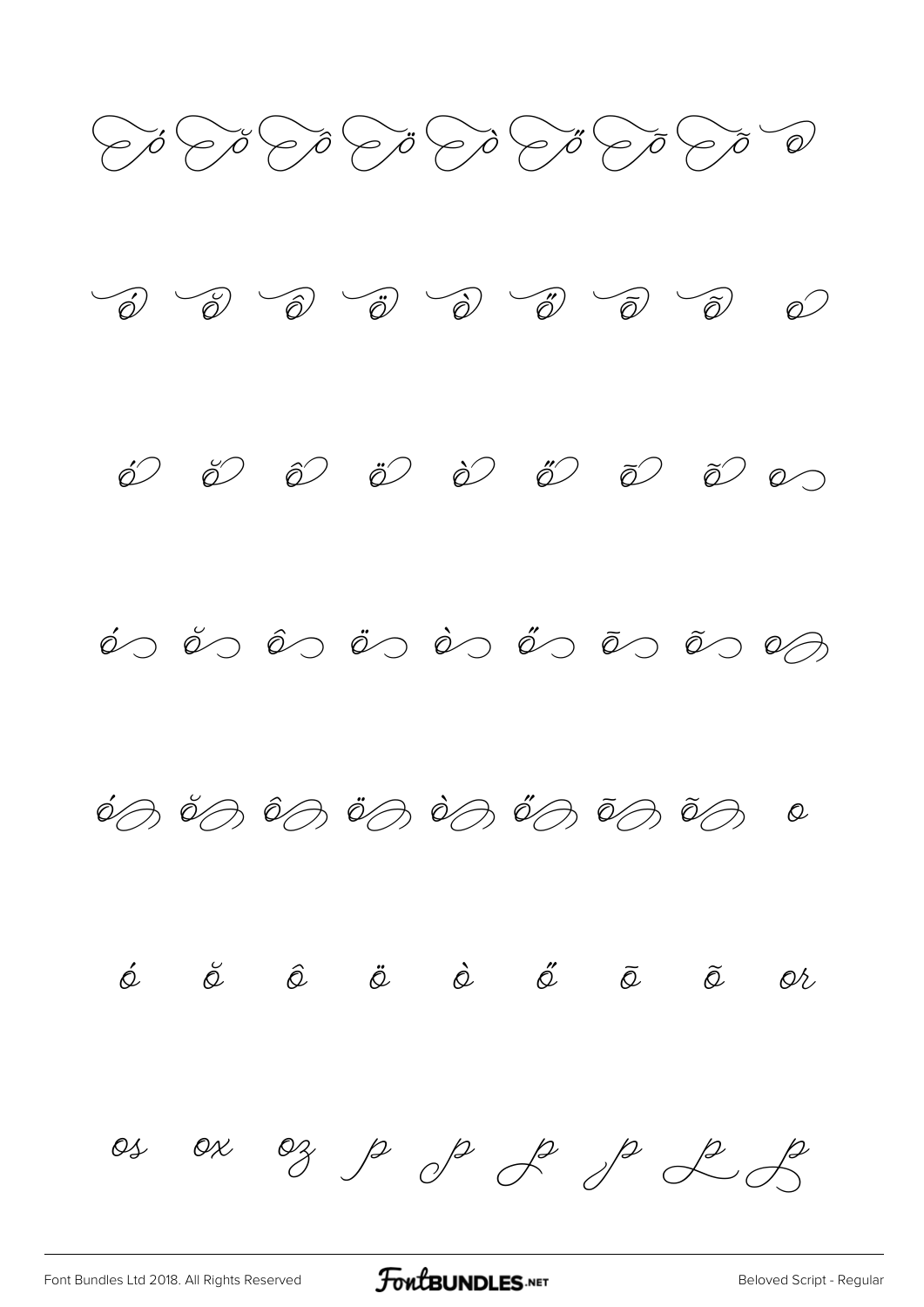$32^2$  for  $32^2$ 

ROPOPTEPP of J

LL SSL LA LA





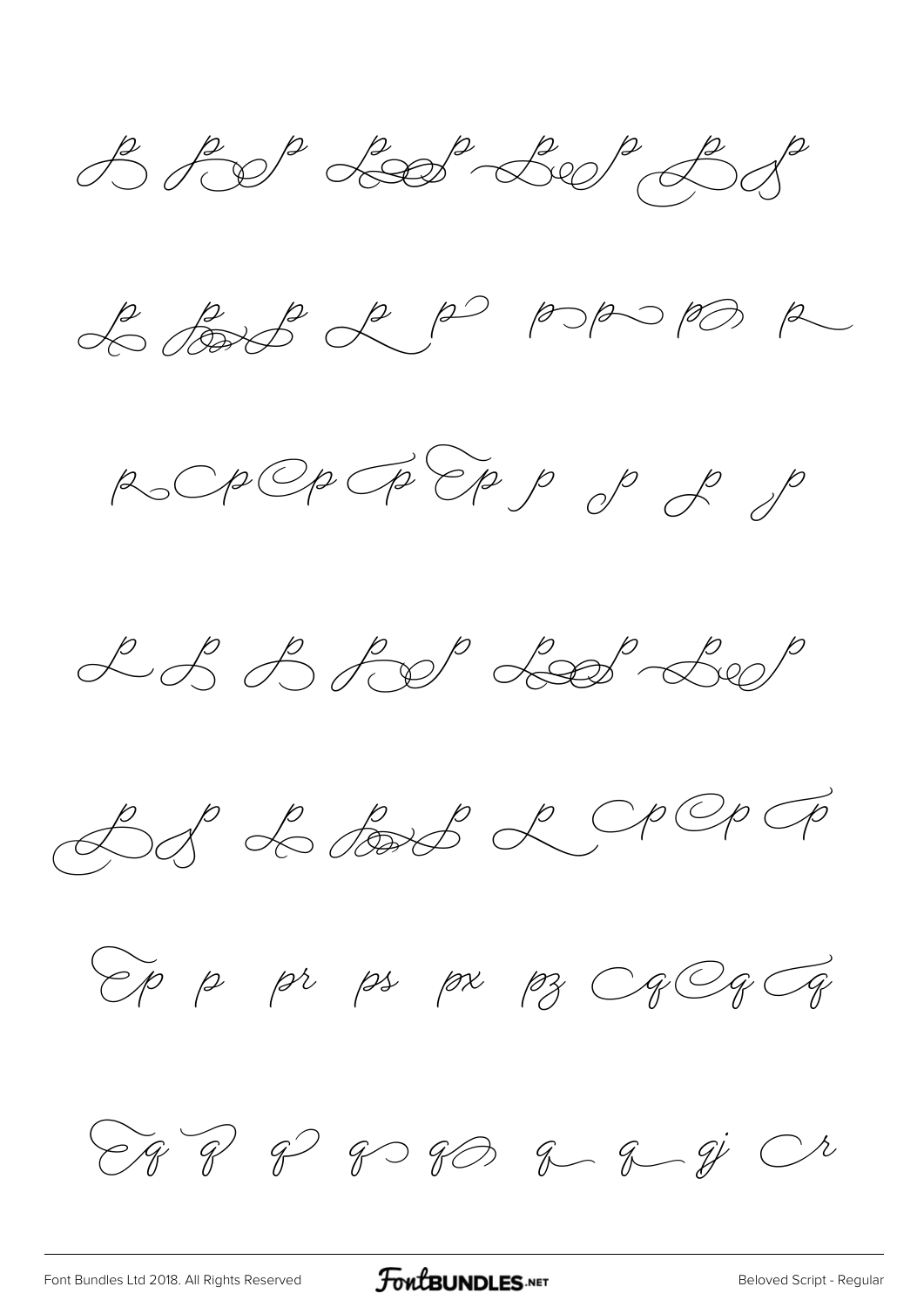SE LE CROROT A A A CR



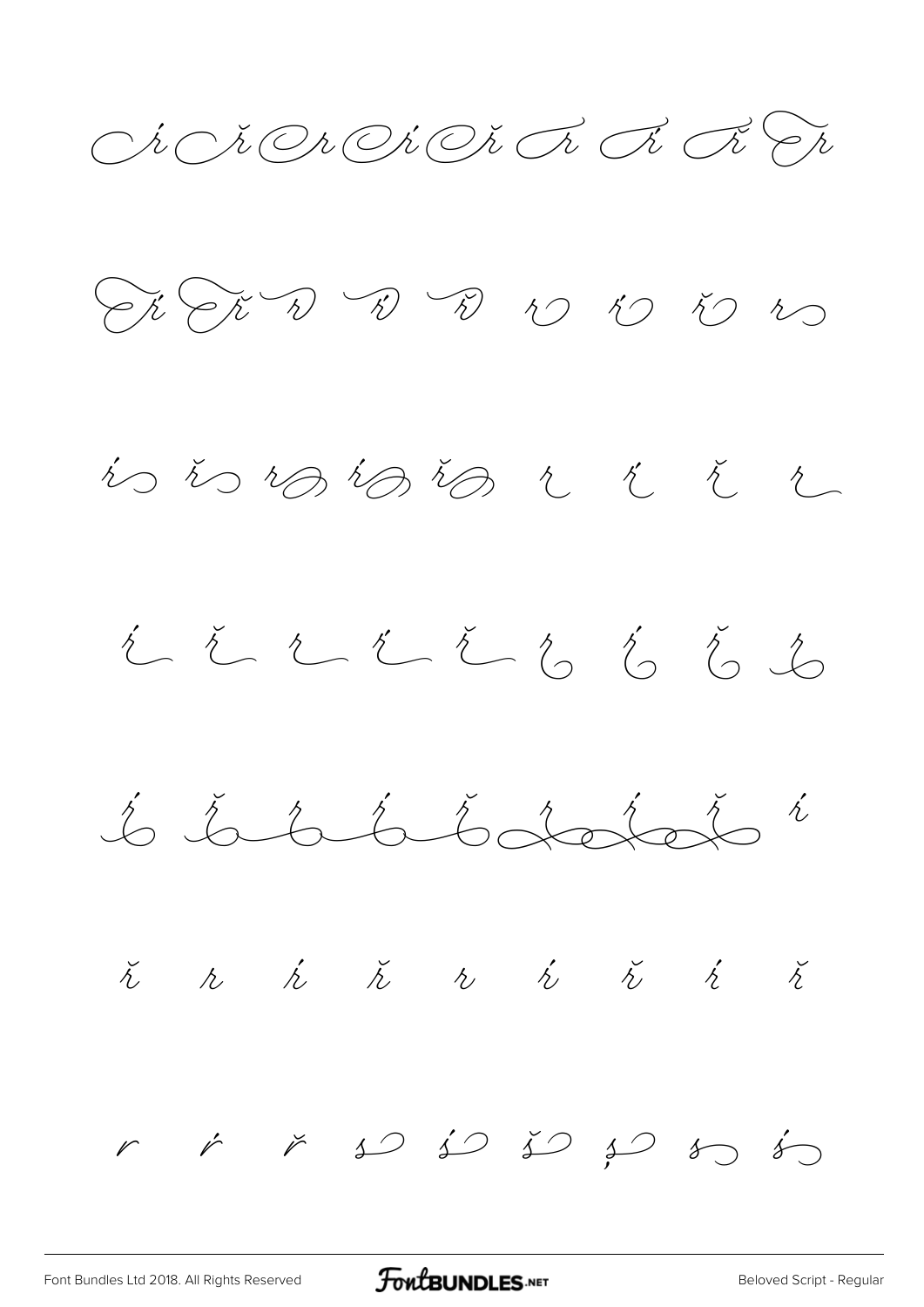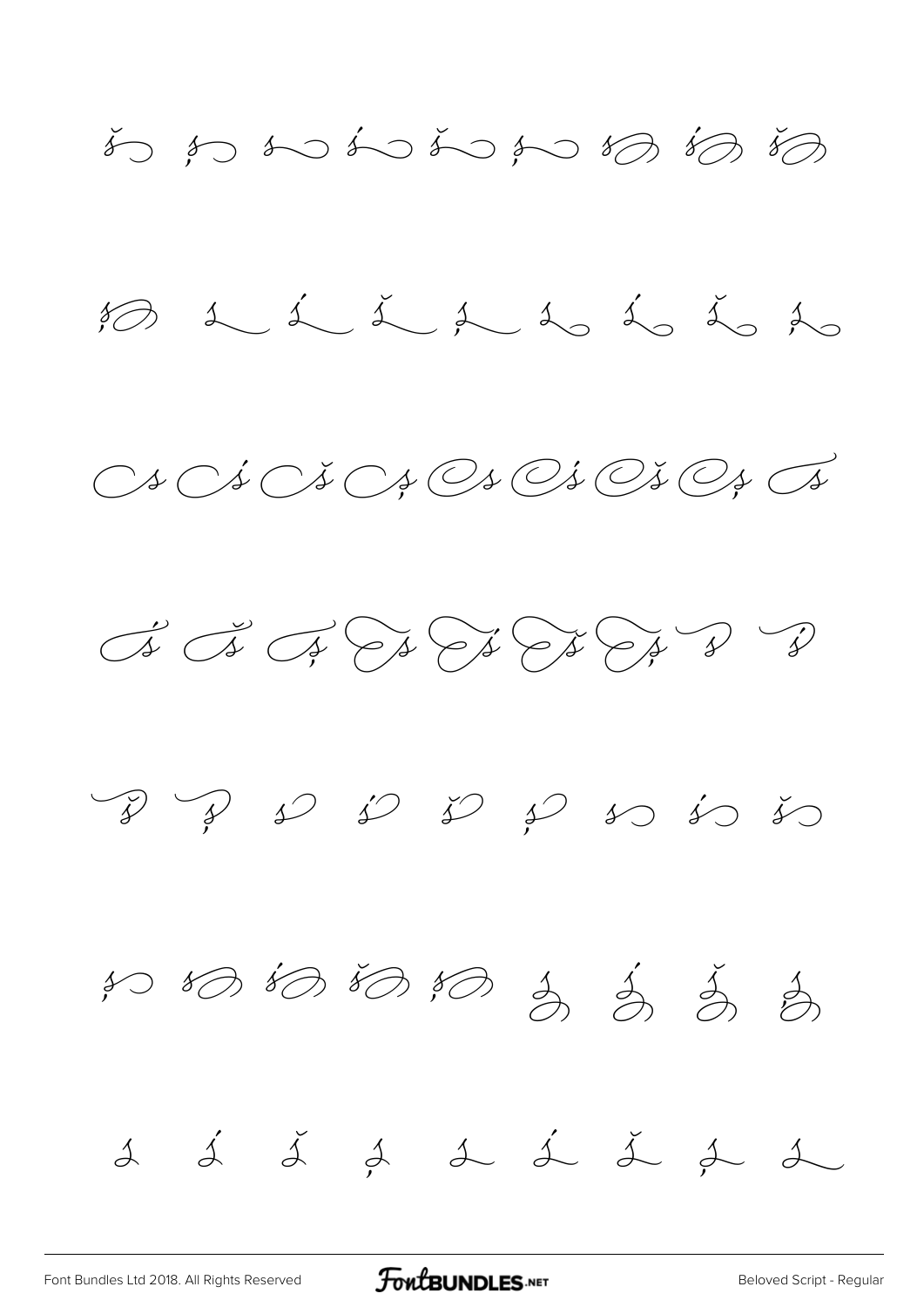J J L L J L Lakel  $\begin{array}{ccc} & \text{if } & \text{if } & \text{if } & \text{if } & \text{if } & \text{if } & \text{if } & \text{if } & \text{if } & \text{if } & \text{if } & \text{if } & \text{if } & \text{if } & \text{if } & \text{if } & \text{if } & \text{if } & \text{if } & \text{if } & \text{if } & \text{if } & \text{if } & \text{if } & \text{if } & \text{if } & \text{if } & \text{if } & \text{if } & \text{if } & \text{if } & \text{if } & \text{if } & \text{if } & \text{if } & \text$  $A\dot{A}\dot{A}\dot{A}$ dododod do dod Labed ed ed es deded Ado do do do da da da da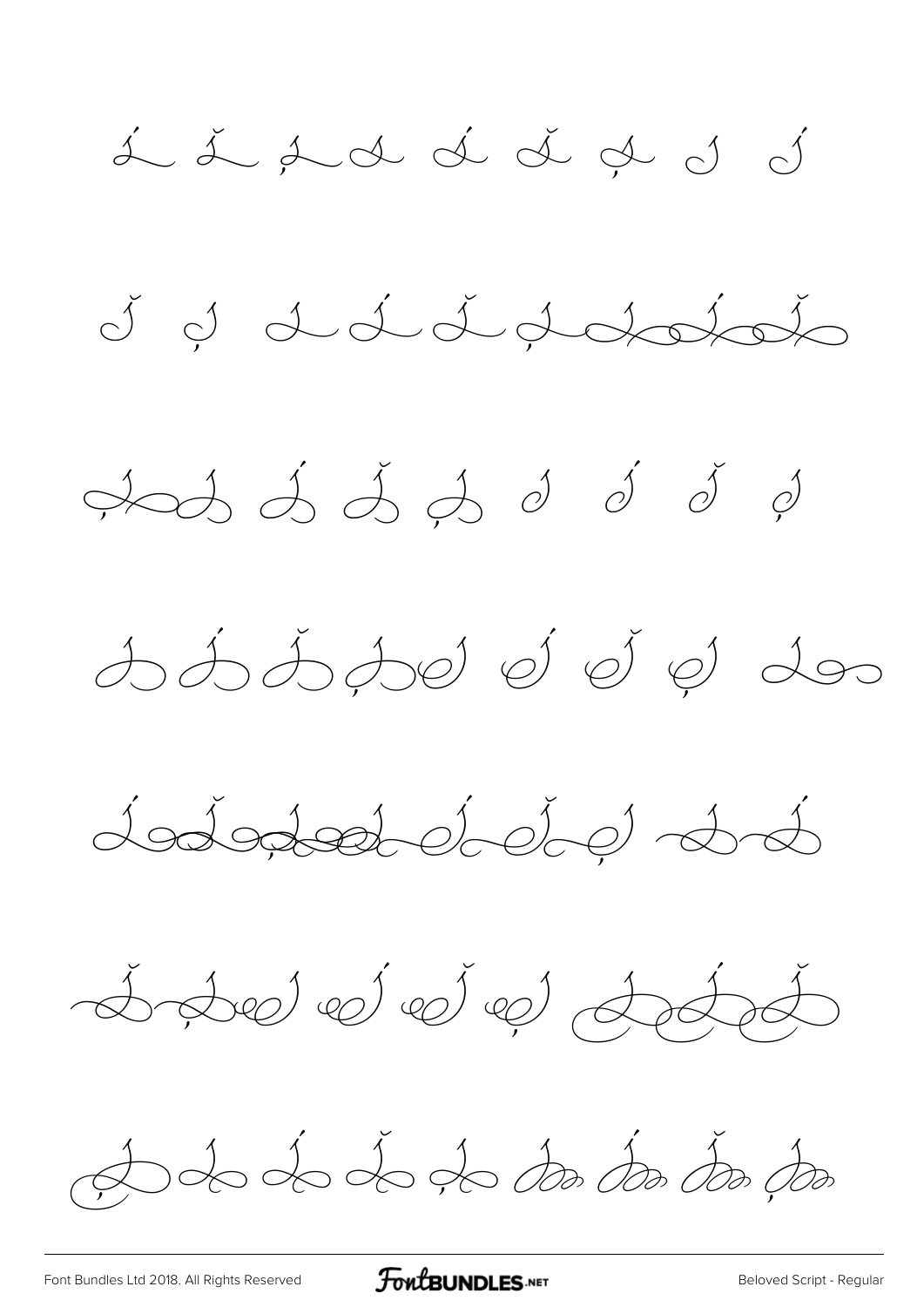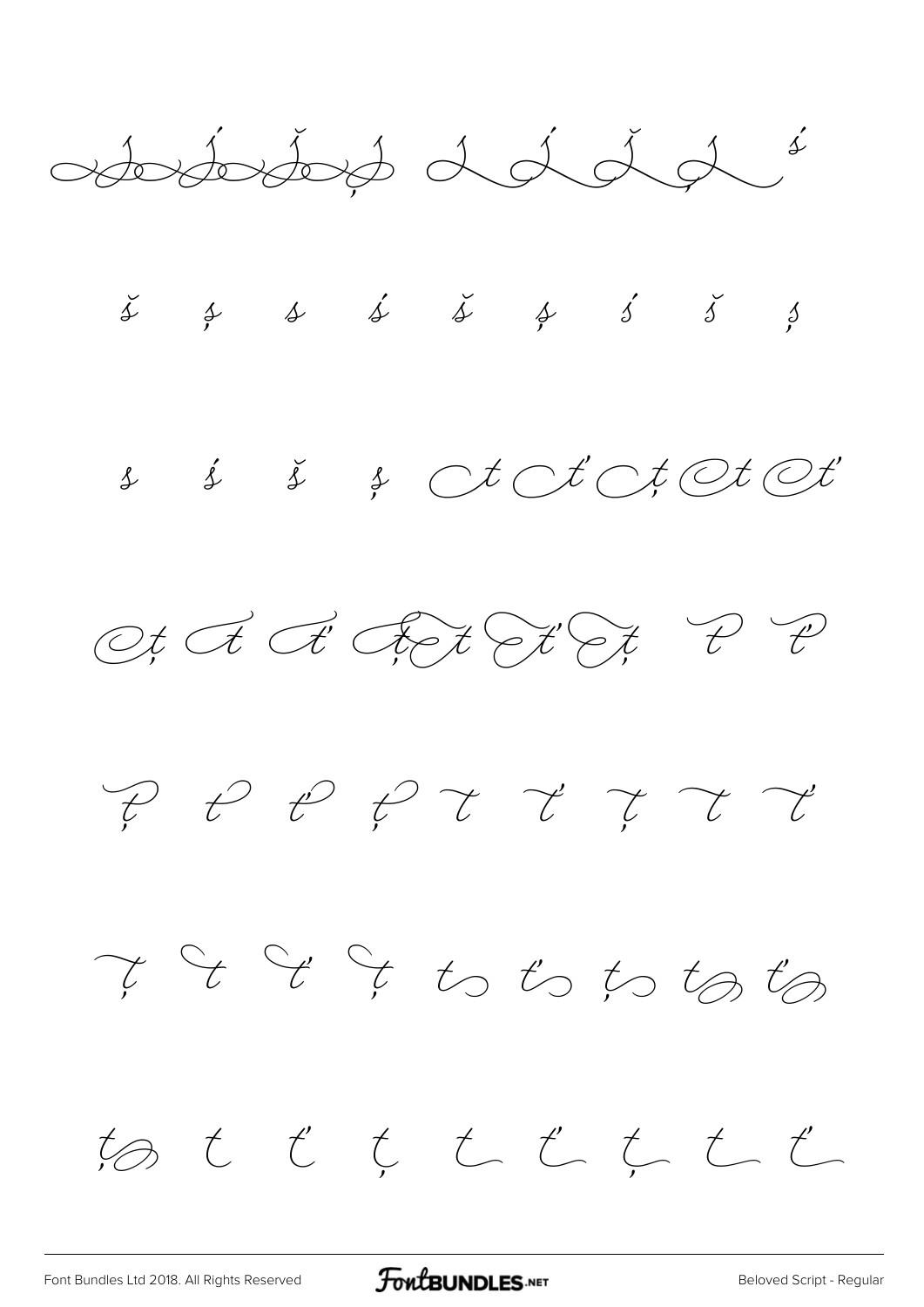$t_{-}$  to to to to to to to t, total, t t t t ts tx CuCúCüCûCüCüCüCū VůOuOùOŭOûOüOùOùOũ Où Tu Tu Tu Tu Tu Tu Tu Tu A SuSuSuSuSuSuSuSuSuS  $\sum \mathcal{L}_{\mu} \mathcal{L}_{\mu} \mathcal{L}_{\mu} \mathcal{L}_{\mu} \mathcal{L}_{\mu} \mathcal{L}_{\mu} \mathcal{L}_{\mu} \mathcal{L}_{\mu} \mathcal{L}_{\mu} \mathcal{L}_{\mu} \mathcal{L}_{\mu} \mathcal{L}_{\mu} \mathcal{L}_{\mu} \mathcal{L}_{\mu} \mathcal{L}_{\mu} \mathcal{L}_{\mu} \mathcal{L}_{\mu} \mathcal{L}_{\mu} \mathcal{L}_{\mu} \mathcal{L}_{\mu} \mathcal{L}_{\mu} \mathcal{L}_{\mu} \mathcal{L}_{\mu} \mathcal{L}_{\mu} \math$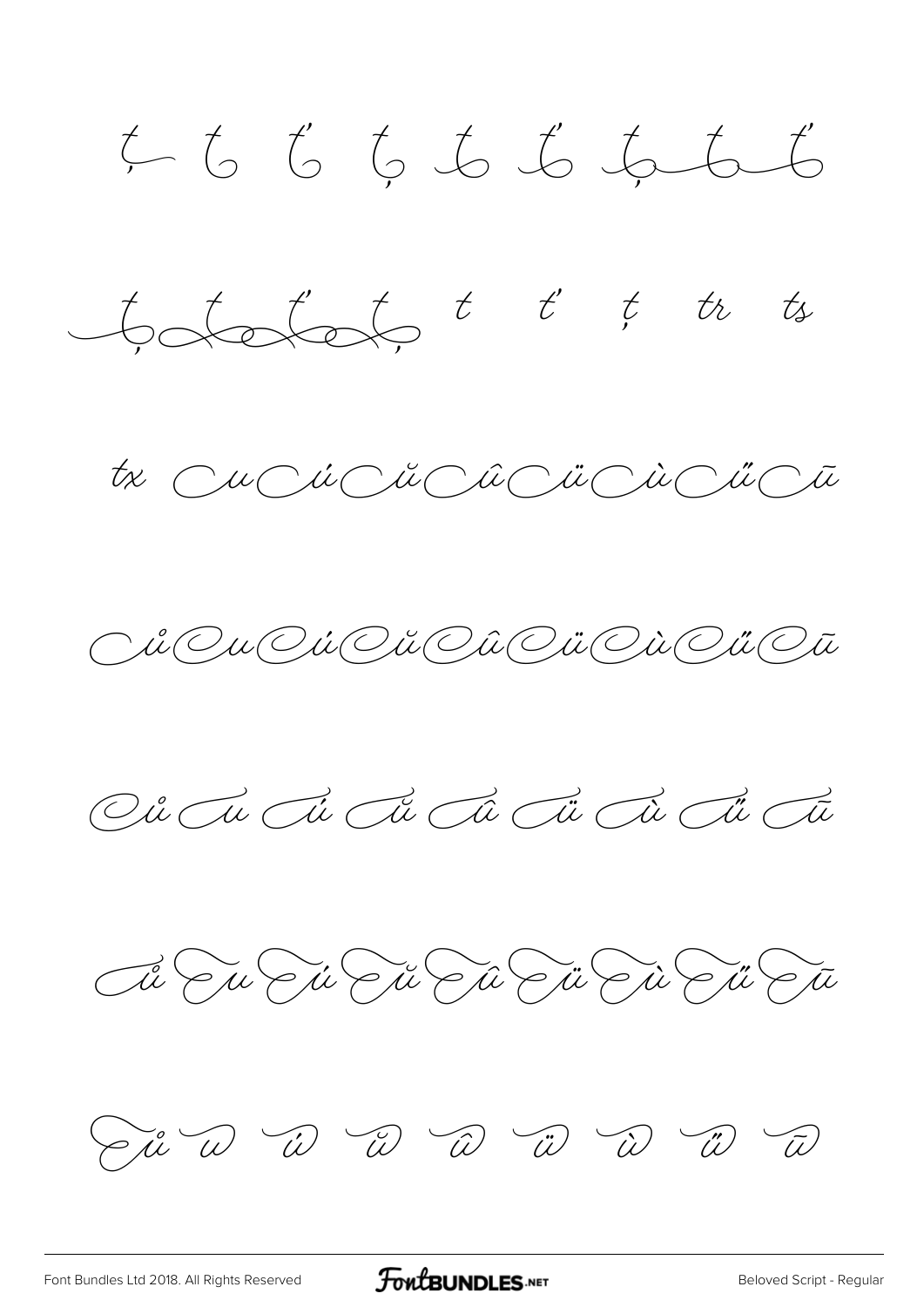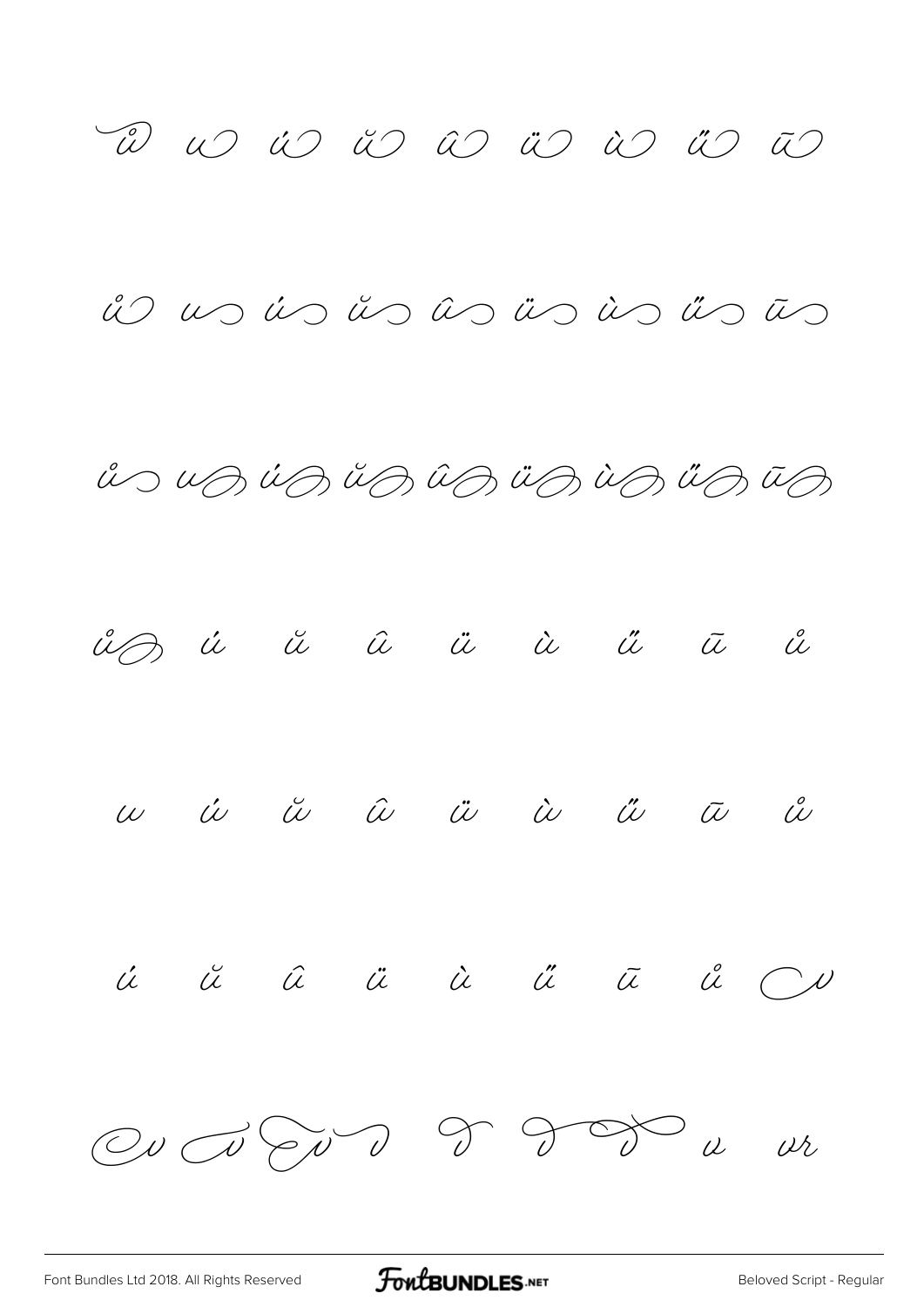$\omega_3$   $\omega_8$   $\omega_9$   $\omega_9$   $\omega_9$   $\omega_9$   $\omega_9$   $\omega_9$ 

 $\omega$   $\infty$   $\omega$   $\omega$   $\omega$   $\omega$   $\omega$   $\omega$   $\infty$   $\infty$ 





x y ý ÿ y ý ÿ y ý

9 9 9 9 9 9 9 9 9 9

 $\ddot{z}$   $\ddot{z}$   $\ddot{z}$   $\ddot{z}$   $\ddot{z}$   $\ddot{z}$   $\ddot{z}$   $\ddot{z}$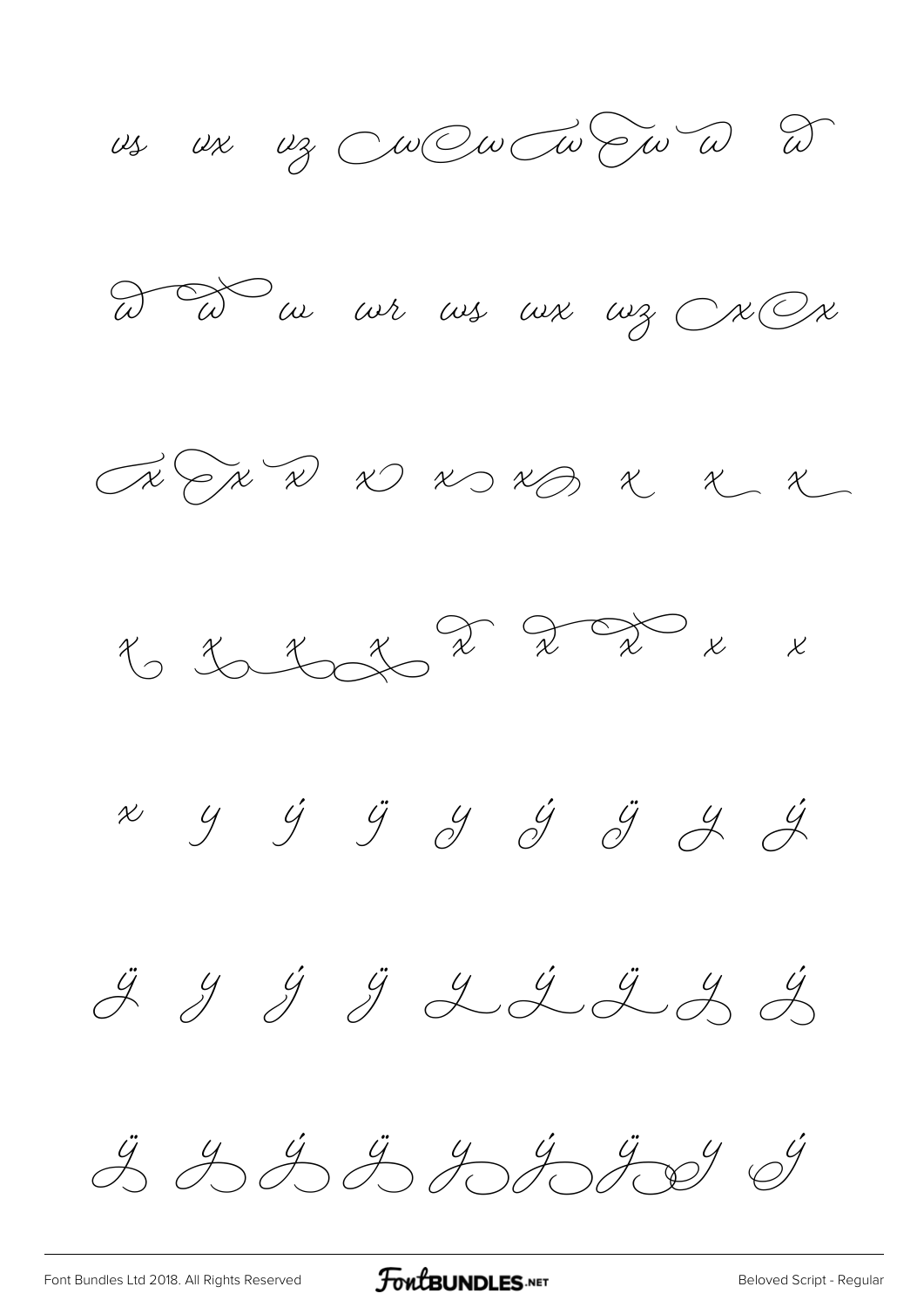$\ddot{\mathcal{G}}$  dododolj d $\ddot{\mathcal{G}}$ 

 $\ddot{\mathcal{A}}\mathcal{O}'\mathcal{O}'\mathcal{O}'\mathcal{A}\mathcal{A}\mathcal{O}'\mathcal{J}$ 

 $\ddot{z}$  to to to to to to

 $\frac{y}{2}$  d d d  $\frac{y}{2}$  y y y

 $\begin{array}{c}\n\mathcal{P} & \mathcal{Y} \supset \mathcal{Y} \supset \mathcal{Y} \supset \mathcal{Y} \supset \mathcal{Y} \supset \mathcal{Y} \supset \mathcal{Y} \supset \mathcal{Y} \supset \mathcal{Y} \supset \mathcal{Y} \end{array}$ 

CÿCyCÿCÿ Gy Gy Cÿ

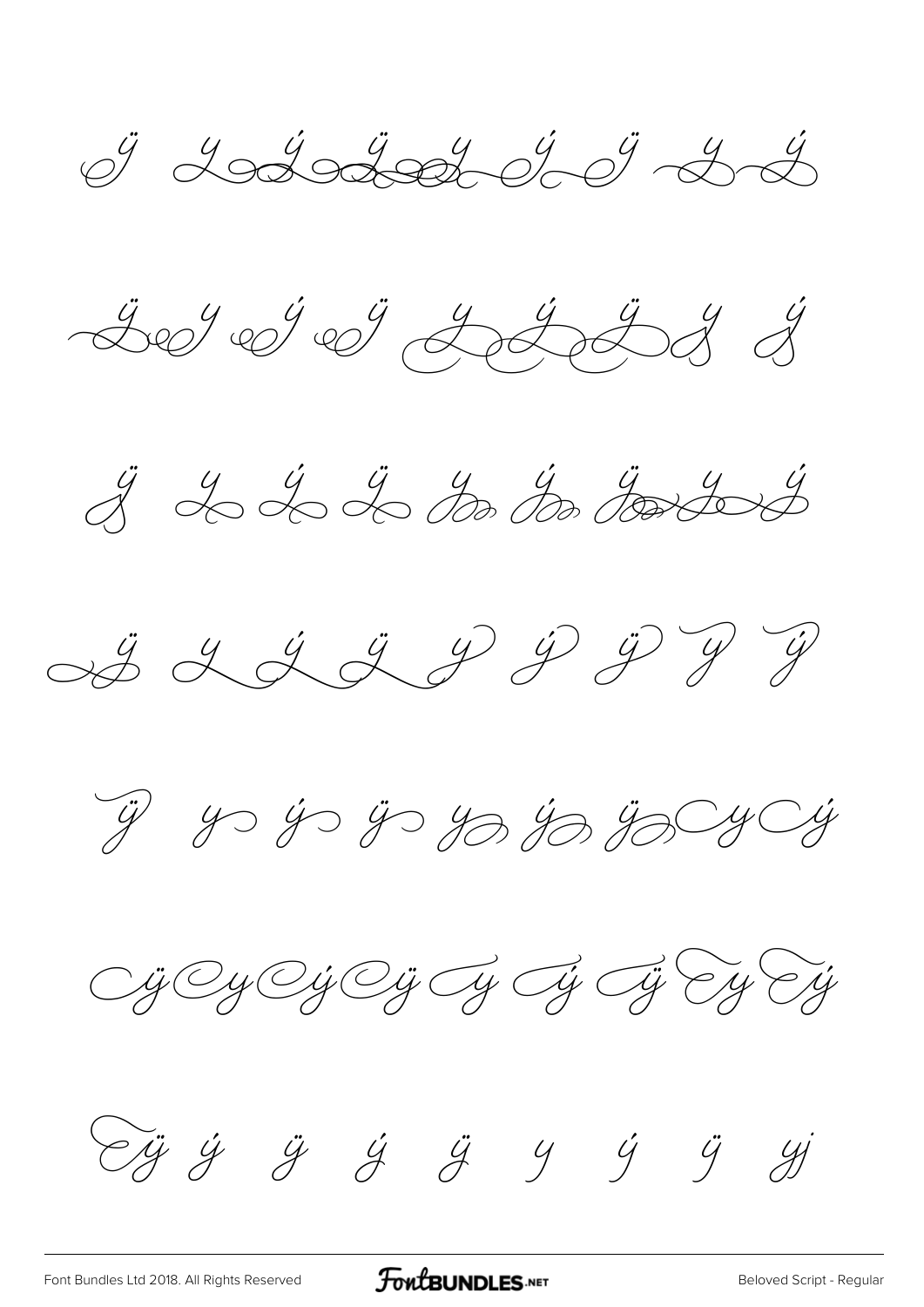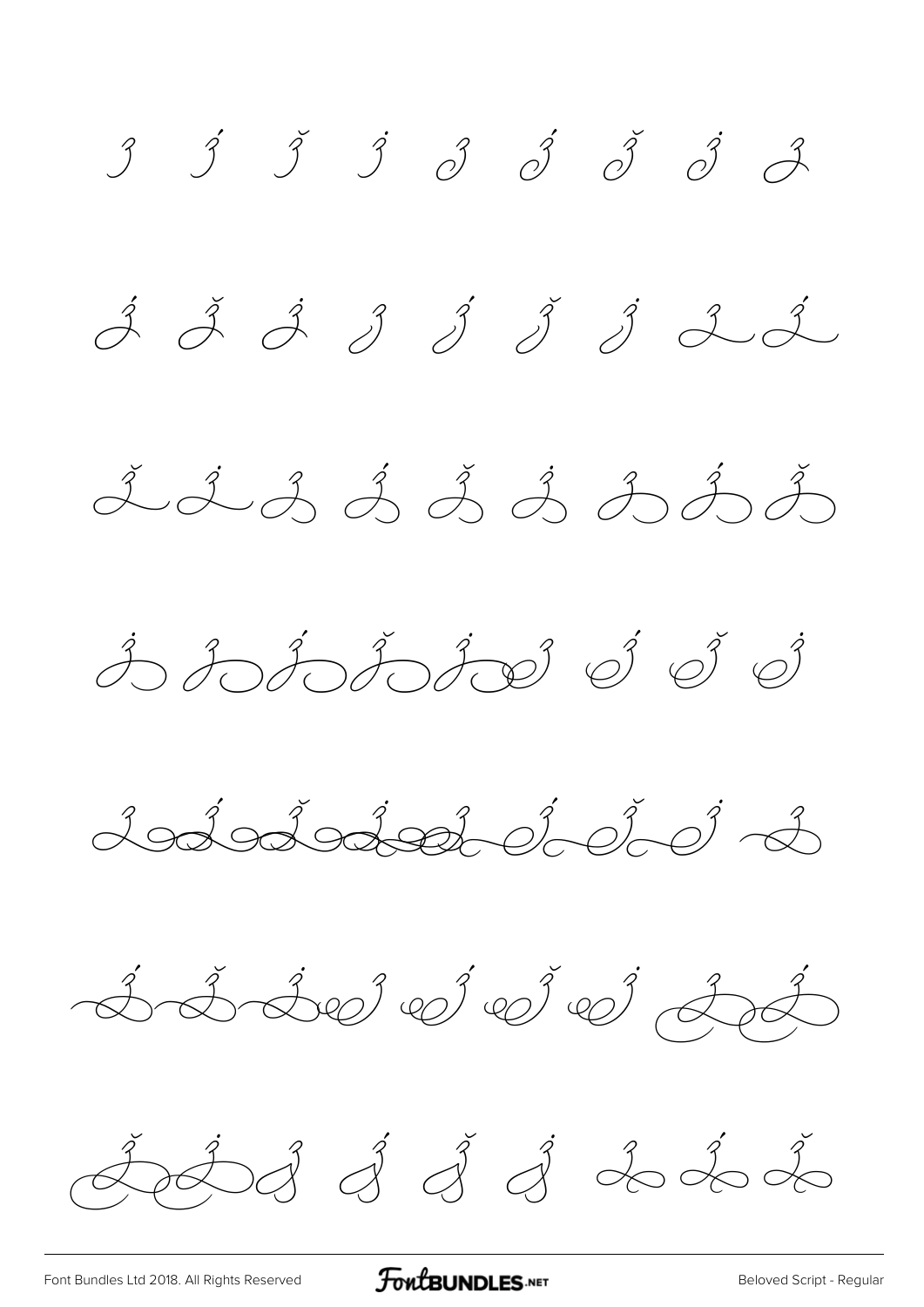20 20 20 20 20 20 20 20









 $3 \t3 \t3 \t3 \t3 \t3 \t3 \t3 \t3$